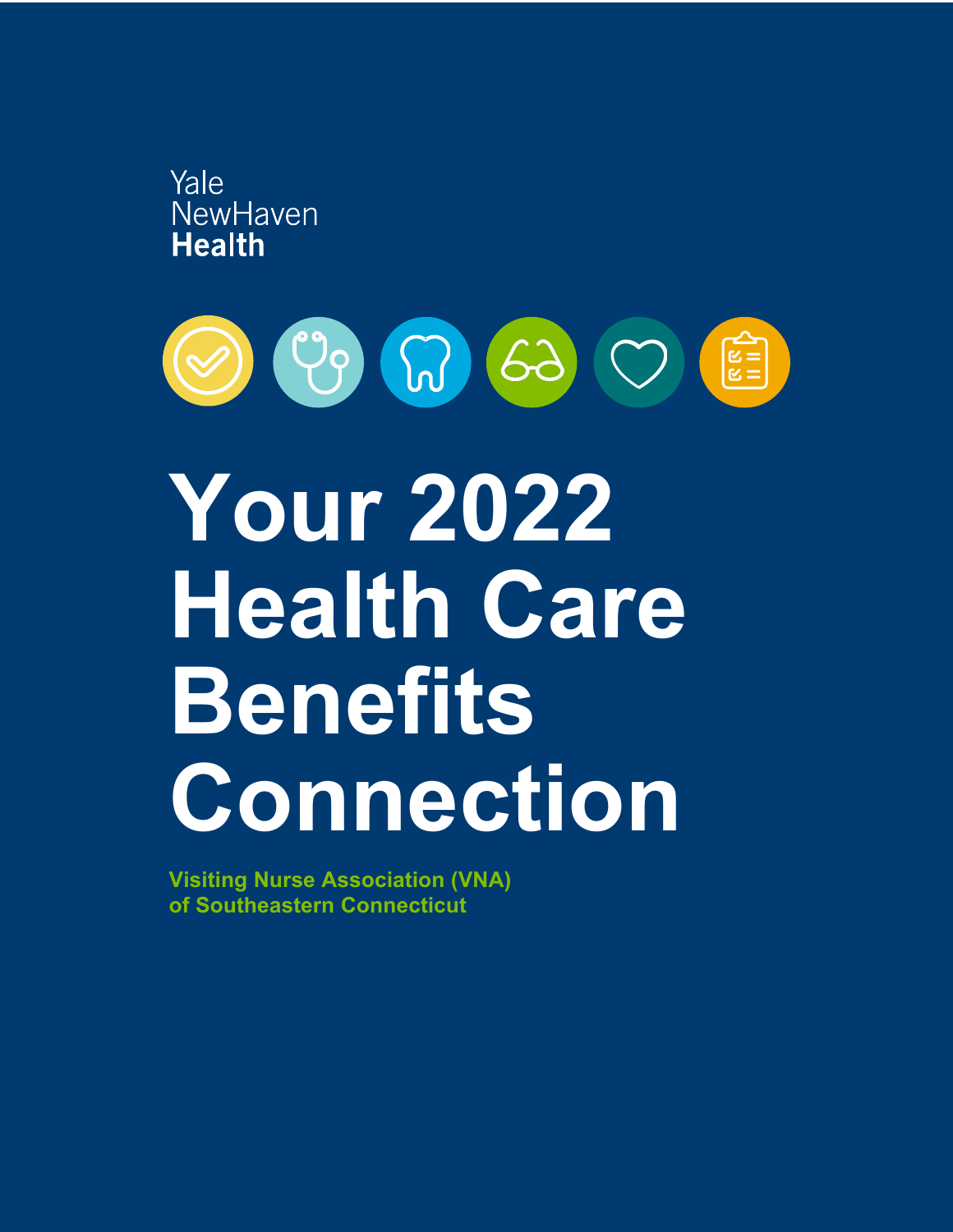### **What's Inside**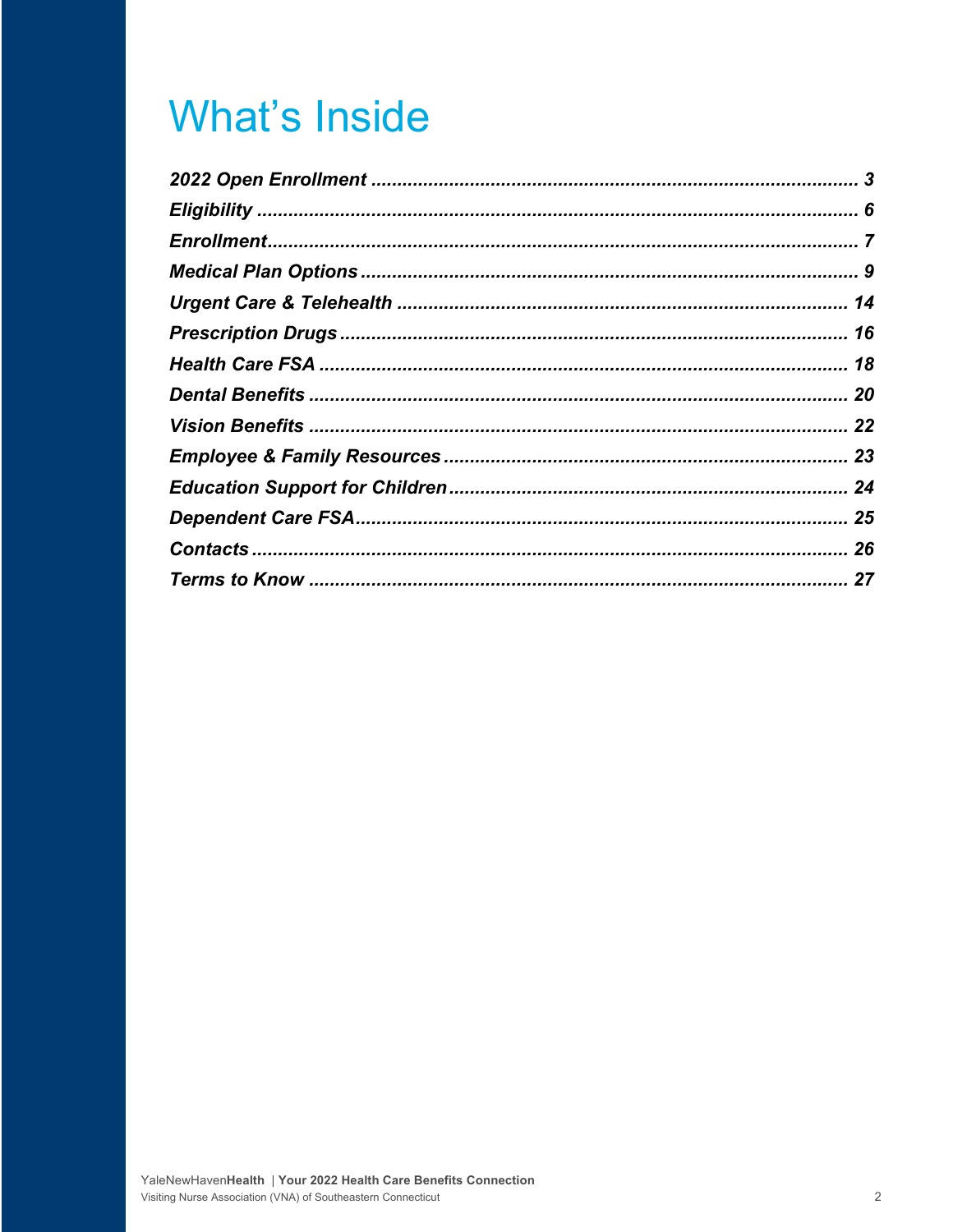### 2022 Open Enrollment

### Make a change October 25 – November 5, 5 p.m. ET

#### Time to make your 2022 benefit decisions.

The Open Enrollment period begins October 25. We encourage you to review your current benefit choices to make sure they will continue to meet your needs in 2022.

Open Enrollment is your once-a-year opportunity to make changes to your benefits so they continue to be the right fit for you and your family. Outside of experiencing a qualifying life event, it's the only time you can change plans or add or remove dependents.

#### **You only need to take action if:**

- You want to change your current benefit plan choices.
- You want to change or add coverage for family members.
- You want to participate in a Flexible Spending Account during 2022.
- You want to enroll in one of the voluntary benefit programs.

#### **If you don't take action by November 5:**

- You will not have a Health Care or Dependent Care Flexible Spending Account for 2022.
- You and any dependents currently on your plan will have the same medical, dental, and vision coverage for 2022, at the 2022 monthly premiums.
- If you waived coverage for 2021, your coverage will be waived for 2022.

#### Connect to your 2022 benefits

**HRConnect** Call Monday–Friday, 7:30 a.m.–5 p.m. ET 844-543-2147 Make a change for 2022: ynhhsbenefits.com

#### What You Need to Know

This year we are keeping things simple with just a few enhancements to the YNHHS Medical Plan, dental, and vision benefits, and there are no changes to the HDHP Medical Plan. Whether or not your plan is changing, we encourage you to take a moment to review your current benefit choices and coverage level to make sure they will continue to meet your needs in 2022.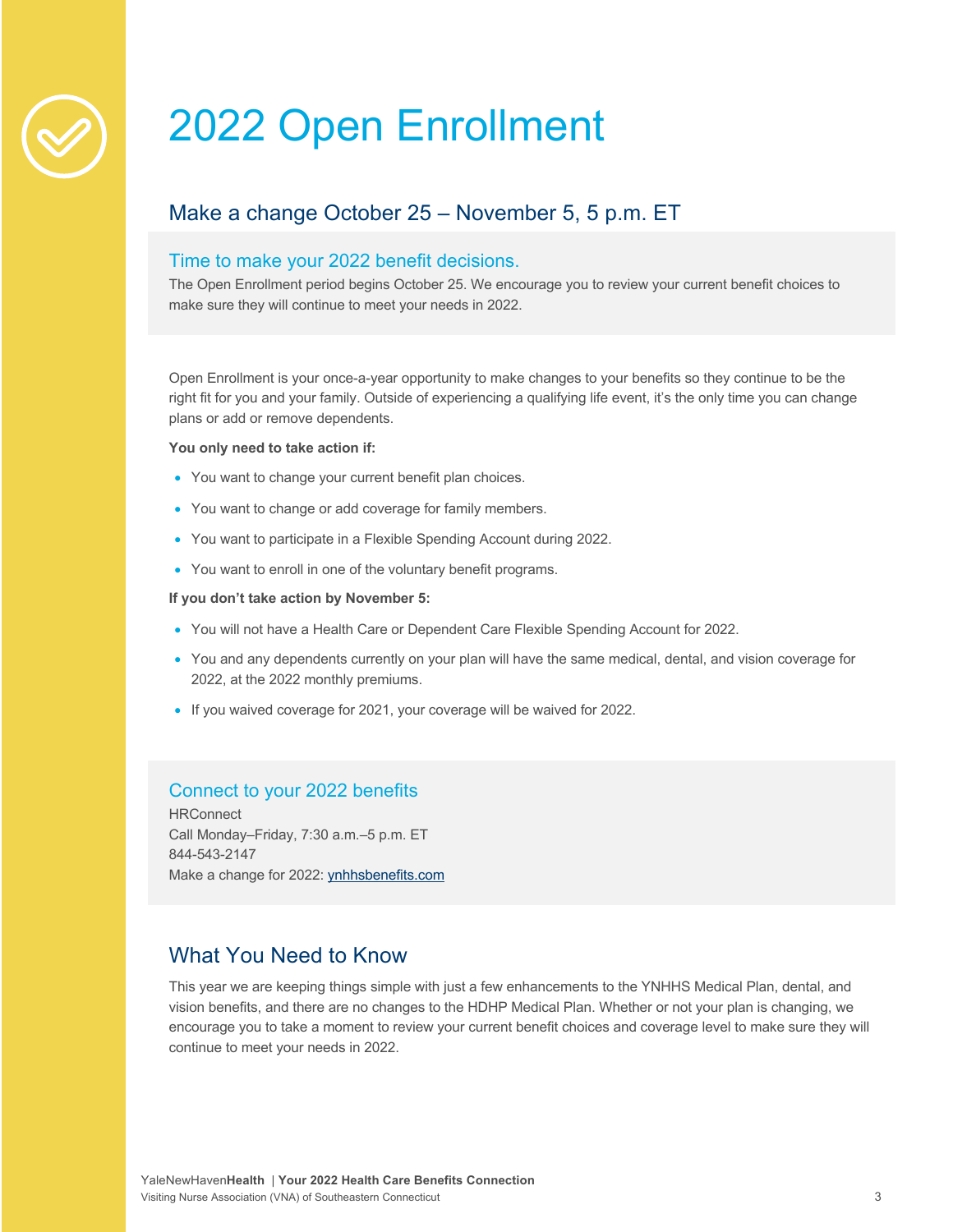

### What's Changing for 2022

- **HSA contribution limits will increase** to \$3,650 if you have individual coverage, and \$7,300 if you cover others, too. If you're age 55 or older, you can save an additional \$1,000 in catch-up contributions.
- **Health Care and Dependent Care FSA.** Due to a temporary pandemic relief rule, there is no limit on the Health Care and/or Dependent Care FSA balance you can roll over from 2021 into 2022. For example, if you have a \$700 balance in your Health Care FSA at the end of this year, you can carry it all over into 2022 (the usual limit is \$550).

#### What You Need to Do

- Review this information for your medical, dental, and vision plan options, and consider how your needs may be different for 2022.
- Add or remove dependents, as needed.
- Make your Dependent Care Flexible Spending Account and/or Health Care Flexible Spending Account contribution elections for 2022. Note: The temporary pandemic relief change removes limits on balance rollovers from 2021 to 2022.
- Make your Health Savings Account (HSA) contribution for 2022.
- Make a change to your benefit elections for 2022, if needed. You can return to the enrollment site at any time to change your elections between October 25 and November 5 at 5 p.m. ET.
- Print a copy of your enrollment confirmation and keep it for your records.

#### Things to Keep in Mind

- If you have a **Health Care FSA**, you have until March 31, 2022, to submit claims for 2021.
- If you are enrolled in the **HDHP Medical Plan**, it's important to remember that the \$2,000 individual annual deductible only applies to "employee only" coverage. If you cover anyone else under this plan, your annual deductible is \$4,000.
- **Don't skimp on care.** Although you may be tempted to put off a doctor's visit, it's always better to get care sooner, rather than later. Use your telehealth benefit to get the care you need, when you need it—without leaving home.
- **Plan for the unexpected** by providing additional financial security for your family. Through YNHH voluntary benefits, you can purchase group hospital indemnity, group legal, and group critical illness insurance at prices that are typically below market rates. You can also enroll in auto, home, and pet insurance, student loan refinancing, or identity theft protection at any time of the year.
- **It's a good idea to review your life insurance beneficiaries** every year, and make changes, as needed.
- **If you participated in the Know Your Numbers Plus program** in 2021, you'll see your annual employee medical premium credit on your enrollment confirmation statement. If you did not participate this year or you're a new hire, you'll be able to participate in 2022 to earn credit toward your 2023 medical premium.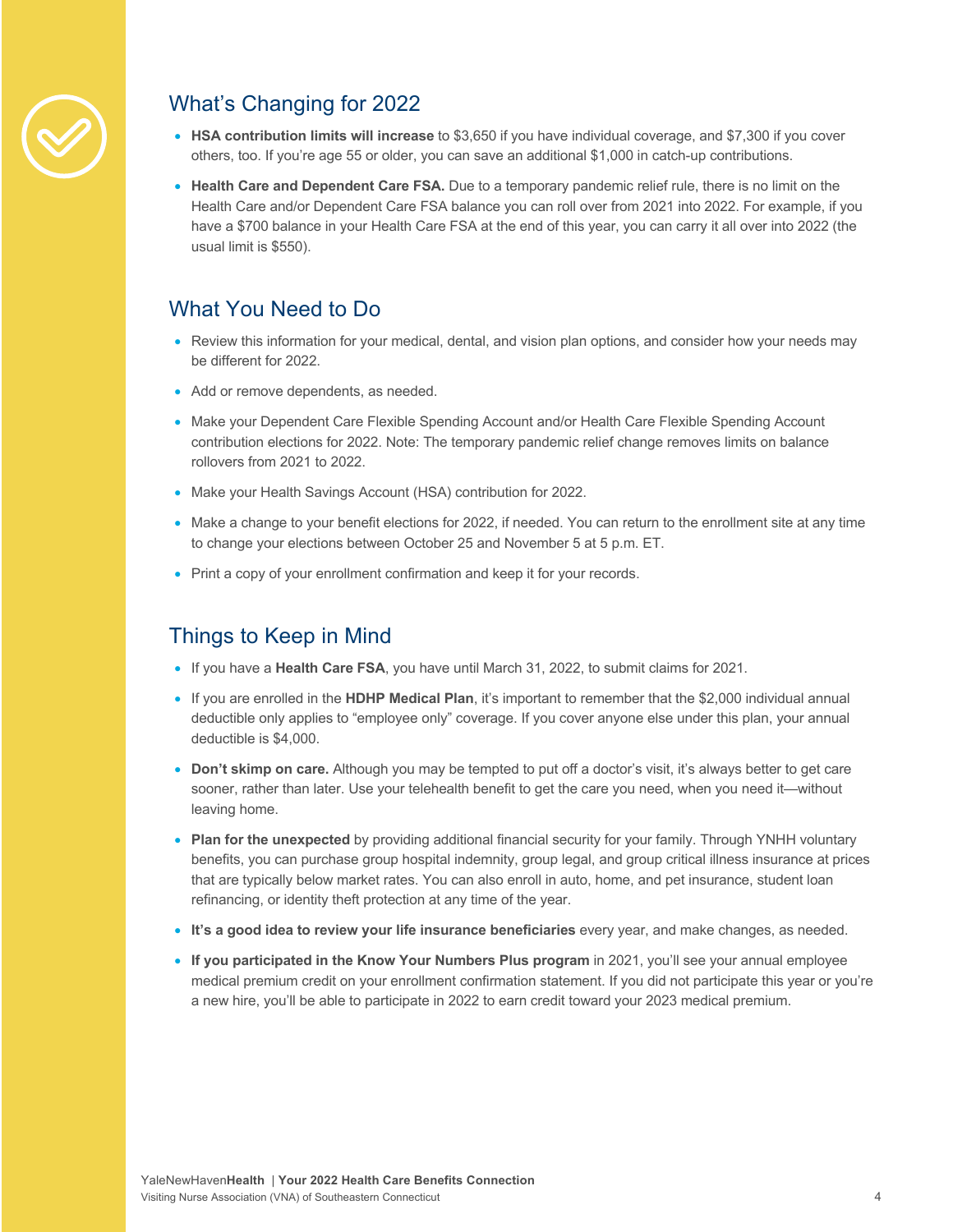

### If You Take No Action During Open Enrollment

- You will be unable to contribute to a Health Care or Dependent Care FSA or to the Health Savings Account (HSA) in 2022.
- You and any dependents you currently cover (if eligible) will be automatically enrolled in the same medical, dental, and vision plans you had in 2021.
- If you waived plan coverage in 2021, your coverage will remain waived in 2022.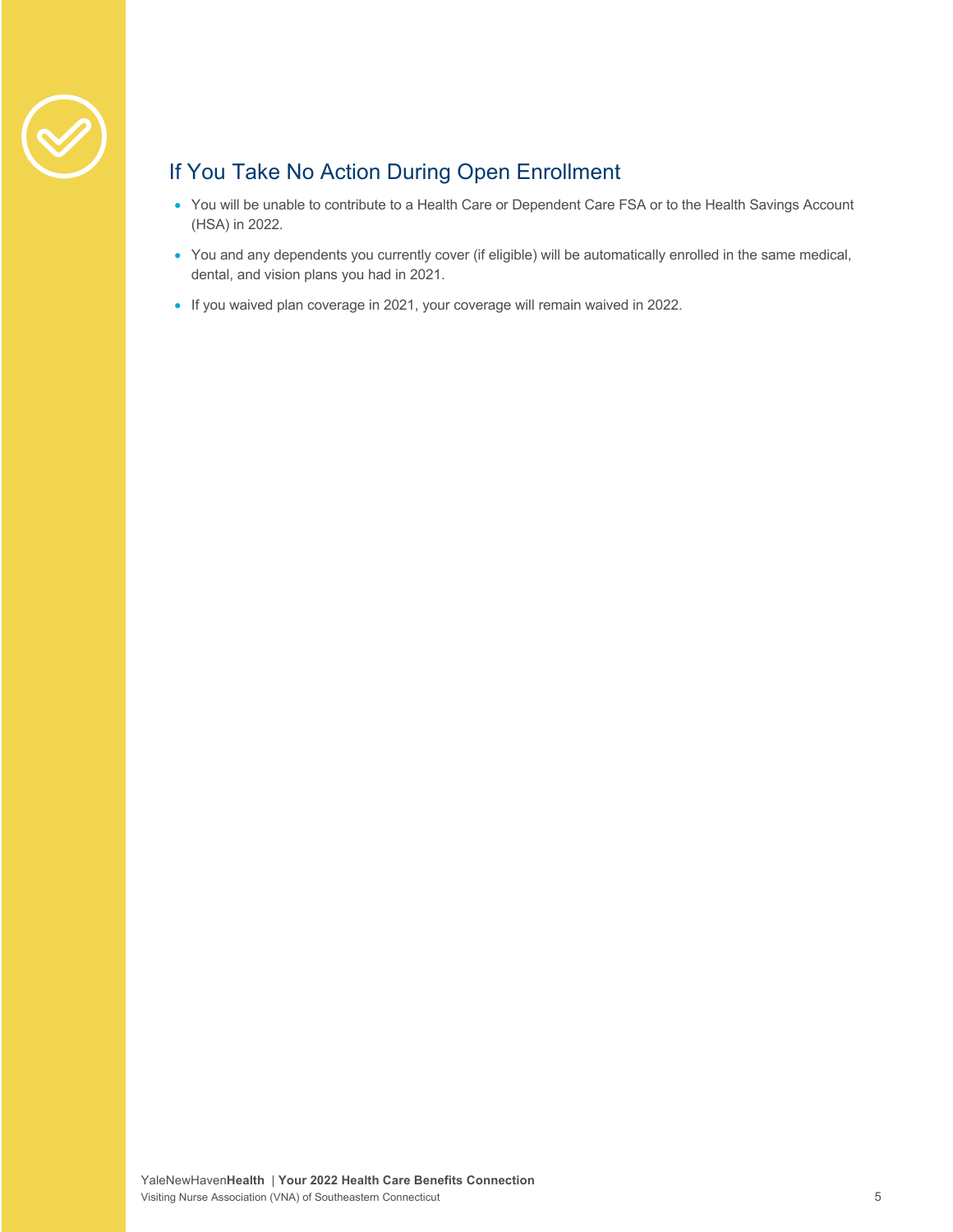

## **Eligibility**

#### **WHAT YOU NEED TO KNOW**

If you're eligible for benefits, you can enroll yourself, your spouse or domestic partner, and/or your dependent children in medical, prescription drug, dental, and vision coverage—plus other voluntary and financial benefits. Your benefits are effective on your first day of employment or the day you become benefits-eligible.

#### Who's Eligible for Coverage

You're eligible for benefits if you're a regular, full-time employee (36 or more hours per week) or a benefitseligible part-time employee (generally 20–35 hours per week) of Visiting Nurse Association (VNA) of Southeastern Connecticut.

If you're eligible, you can also enroll:

- Your legal spouse
- Your domestic partner
- Your dependent children under age 26:
	- Biological children
	- Stepchildren
	- Adopted children, including those placed for adoption
	- Foster children
	- Any children for whom you are responsible per a court order
- Your dependent children over age 26, if fully dependent on you for support due to a disability and covered by you prior to age 26

#### **Supporting documentation required for dependents**

To enroll your dependents, you'll need to provide applicable supporting documentation such as a marriage certificate, birth certificate, court order, or federal income tax return. For details, visit HRConnect.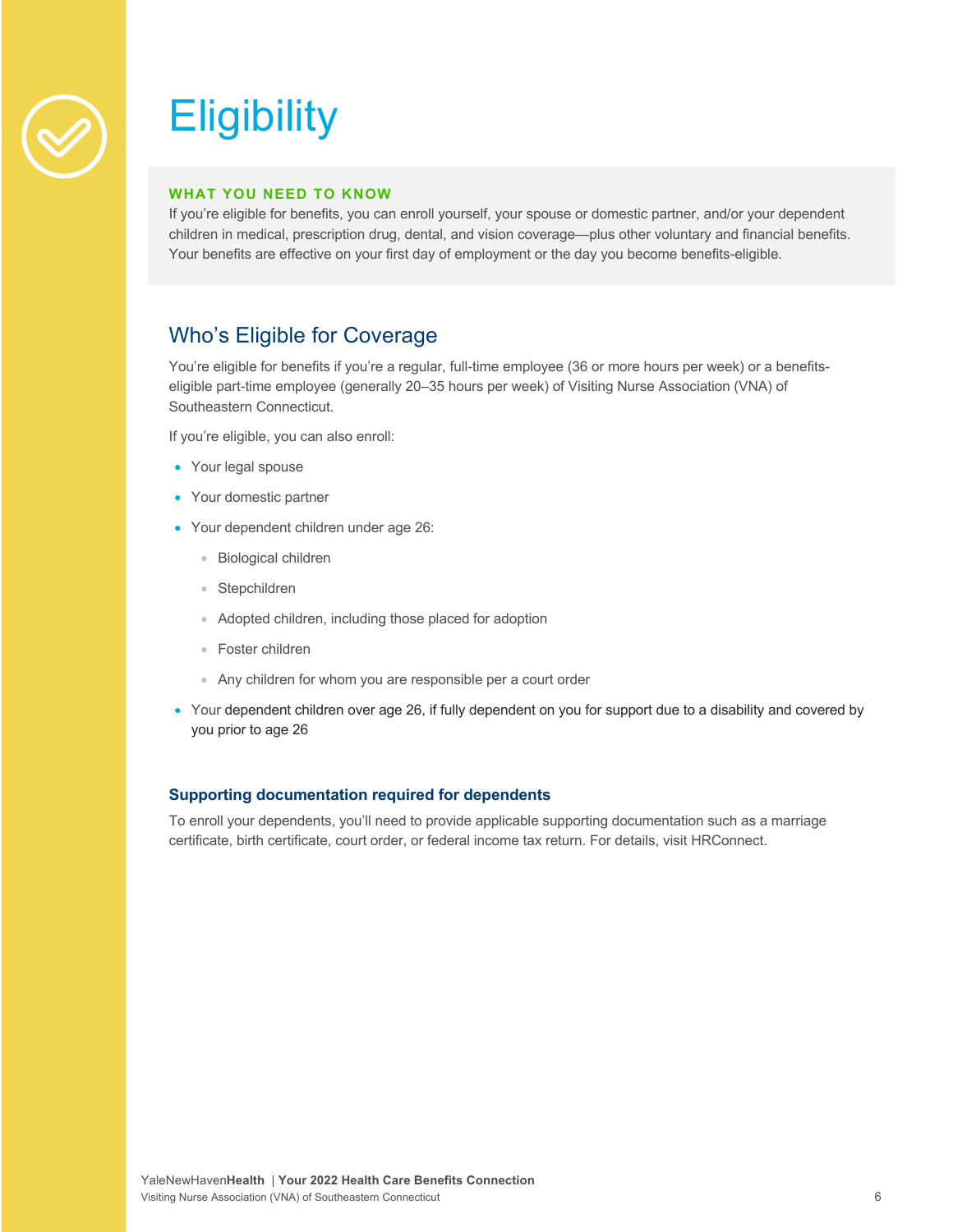### **Enrollment**

#### What you need to know

As a new employee, you must enroll in benefits within 30 days, or you and your dependents will have no medical, prescription drug, dental, or vision coverage. You'll have to wait until the next open enrollment period to elect these benefits, unless you experience a qualifying life event.

Don't forget—you'll need supporting documentation to enroll your dependents.

### When to Enroll

Enroll for the following benefits within 30 days of your first day on the job, during the annual open enrollment period, or within 31 days of experiencing a qualifying life event:

- Medical coverage
- Limited-Purpose Health Care Flexible Spending Account
- Prescription drug coverage
- Group legal plan (voluntary benefit)
- Dental coverage
- Hospital indemnity coverage (voluntary benefit)
- Vision coverage
- Group critical illness insurance (voluntary benefit)

#### **Enroll at any time for:**

- Auto and home insurance (voluntary benefit)
- Pet insurance (voluntary benefit)
- Identity protection (voluntary benefit)
- Student loan refinancing program (voluntary benefit)

Learn more about the voluntary benefits you can choose. To enroll, call **866-874-2837** or visit the voluntary benefits website (ynhhsvoluntarybenefits.com)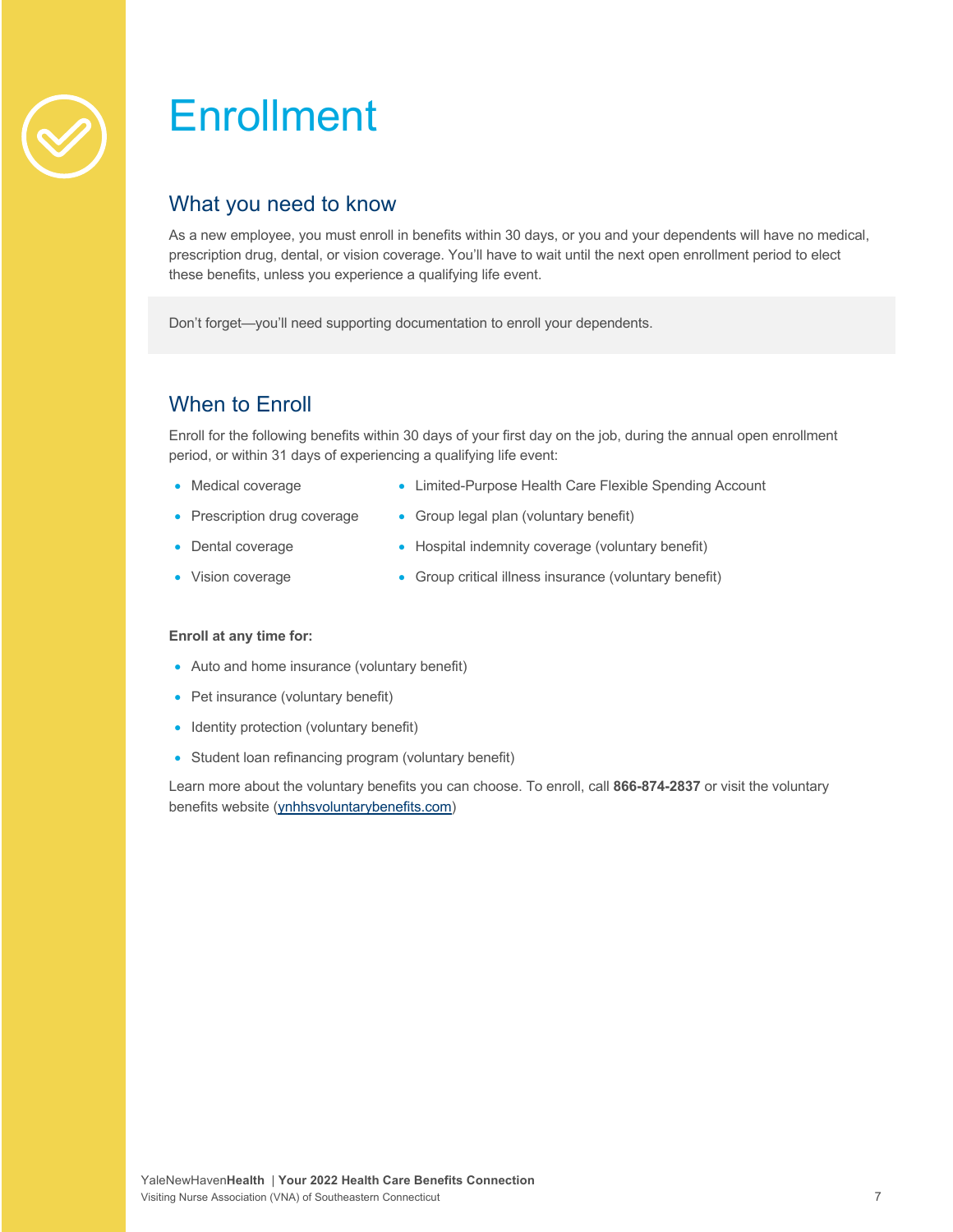

### When Changes Are Allowed

After you enroll, you can make changes only during annual open enrollment or within 31 days of experiencing a qualifying life event:

- Marriage
- Divorce
- Childbirth/adoption
- Coverage loss or gain

You must submit documentation that supports the event.

#### How to Enroll

To enroll or make changes to your benefits, visit bswift (www.ynhhsbenefits.com), our secure, online enrollment website. You'll be prompted to enter your YNHHS username and password. If you run into problems, call HRConnect at **844-543-2147**.

Need more info first? You'll find details at HRConnect (ynhhs.org/hrconnect).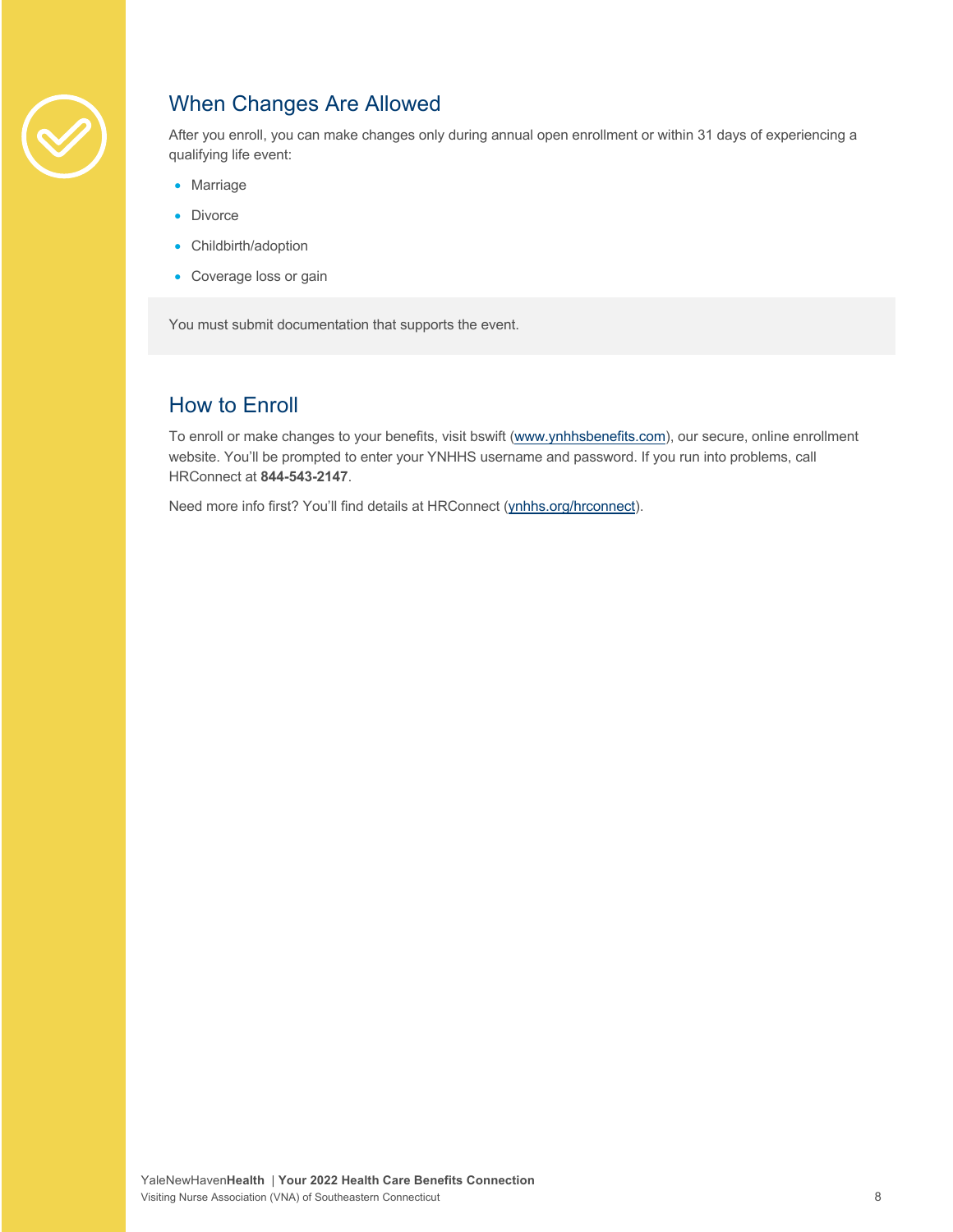## Medical Plan Options

#### **WHAT YOU NEED TO KNOW**

You have two High-Deductible Health Plan (HDHP) options: the HDHP with Health Savings Account (HSA), or the HDHP with Healthcare Reimbursement Account (HRA). Both plans are administered by Anthem Blue Cross and Blue Shield. You can select the HDHP with HRA only if you have Medicare or TRICARE. With both plans, you pay the full cost of care until you meet your annual deductible. Your HSA or HRA can help you cover those costs.

#### How the Plans Work

Your medical plan is designed to help keep you and your family healthy. Used in tandem with your other benefits—including dental and vision coverage and services offered through the integrated employee assistance and work/life program—it's also here to support you when you need care.

You may choose to waive medical coverage if you're covered by another plan or your spouse is a YNHHS employee.

Under both HDHP plans:

- Your coverage is identical.
- You pay nothing for preventive care—including some preventive tests and prescription medications—when you use network providers.
- You pay the full cost of care until you meet your annual deductible, after which the plan begins to share costs with you.
- You pay discounted rates when you use providers and facilities in the Yale New Haven Health System and Anthem PPO network.
- You have mental health and substance abuse benefits.
- Special rules apply when you or your covered dependents are covered by more than one plan.
- There's a combined annual deductible for medical and prescription services. Until the deductible is met, your eligible medical and prescription drug costs are applied against the deductible.

**The difference between the plans?** Only the account that comes with them—the HSA or HRA.

#### Health Savings Account

The Health Savings Account (HSA) is a special account that you contribute to on a pretax basis through payroll deductions. Your employer contributes to it, too. You can use the money in your HSA to cover your health care expenses until you reach your annual deductible and the plan begins to share those costs with you. **The HSA is not available to you if you are currently enrolled in Medicare or TRICARE.**

When you enroll for the HDHP with HSA, you will receive a welcome packet from HSA Bank, our HSA administrator. Follow the instructions to open your account.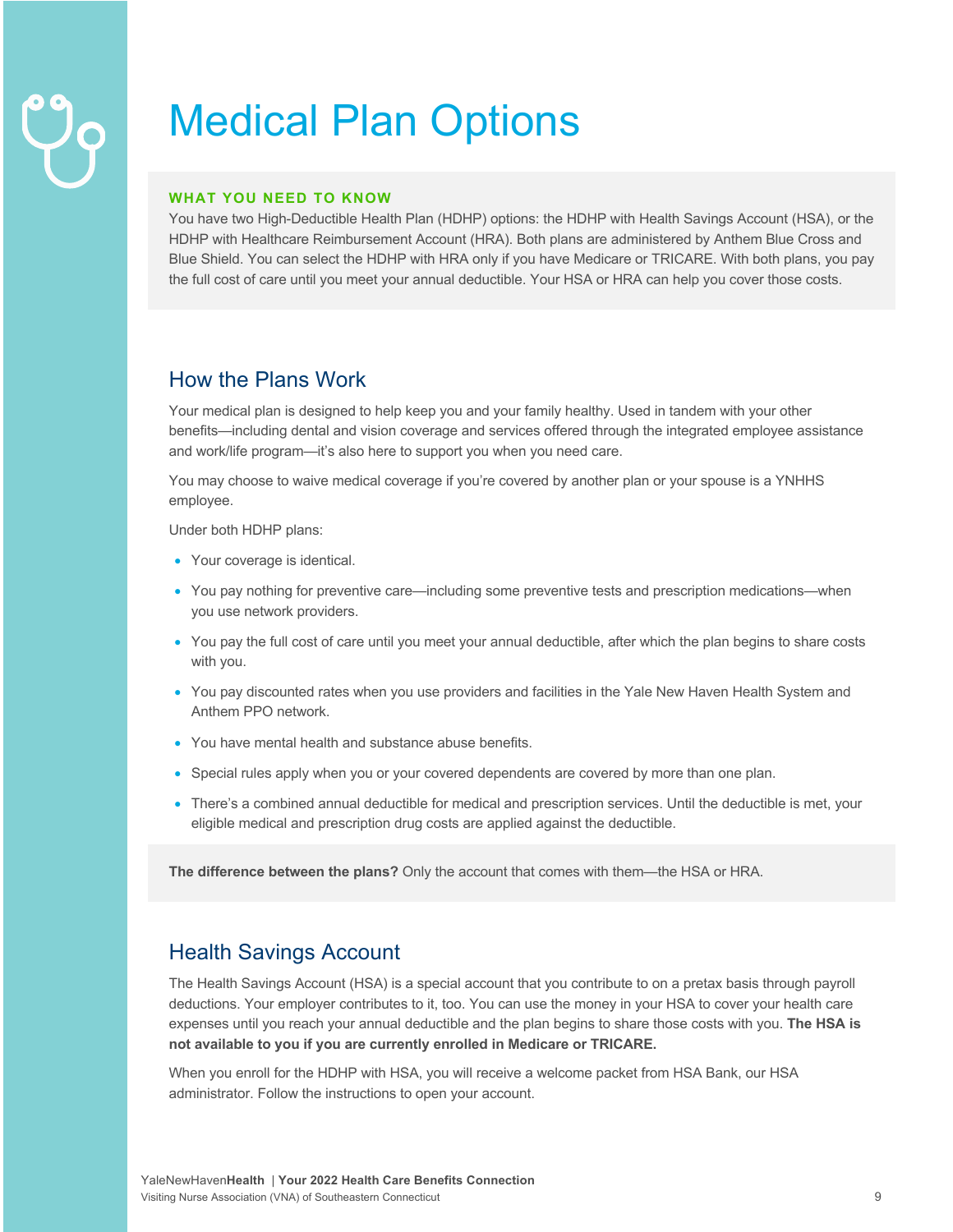

After you meet your deductible, you can use your HSA to cover any coinsurance.

- For 2022, you can contribute up to \$3,650 in your HSA if you have individual coverage and \$7,300 if you're covering others, too. And if you're 55 or older, you can contribute an additional catch-up contribution of \$1,000. Keep in mind your employer's contribution, if any, when making your election. Total contributions to your account cannot exceed these IRS maximums.
- Your HSA contributions reduce your taxable income.
- Any unused funds roll over year after year, earning interest along the way.
- The money in your HSA is yours to use forever on qualified health expenses—even if you change employers or health plans, or retire.
- Once your balance reaches \$1,000, you have the opportunity to invest it for potential growth.

**Note:** You also have the option of opening your HSA at a financial institution of your choice. However, unlike an account opened with HSA Bank, you will not be able to fund your HSA through direct payroll contributions, nor will you receive your employer's contribution.

#### Healthcare Reimbursement Account

The Healthcare Reimbursement Account (HRA) is a special account to which your employer contributes to help you cover the cost of your health care expenses. You can use these funds to cover your costs as you reach your annual deductible. **The HRA is available only to employees enrolled in Medicare or TRICARE.**

- As you receive services throughout the year, you pay out of pocket for expenses like coinsurance, copays, and other services, and then get reimbursed from your HRA up to the amount of your existing balance.
- Once you've met your annual deductible, you may pay coinsurance for the care you receive; the plan will cover the rest.
- You can use the HRA only while you are enrolled in this plan. You cannot take the money with you if you change plans or employers.
- You cannot contribute to your HRA.

#### How much you pay depends on the provider or facility you choose:

#### **YNHHS Facilities**

When you use the following YNHHS facilities, you'll pay coinsurance after you've met your annual deductible, and you'll generally pay less for covered services:

- Bridgeport Hospital
- Westerly Hospital
- Greenwich Hospital
- 
- Yale New Haven Care Continuum (Grimes Center)
- Lawrence + Memorial Hospital
- Yale New Haven Hospital
- Northeast Medical Group

#### **Anthem PPO Providers**

When you choose to receive care from an Anthem Century Preferred Network provider:

• You'll need to meet your annual deductible (\$2,000 individual/\$4,000 family) before the plan begins to share the cost of your care.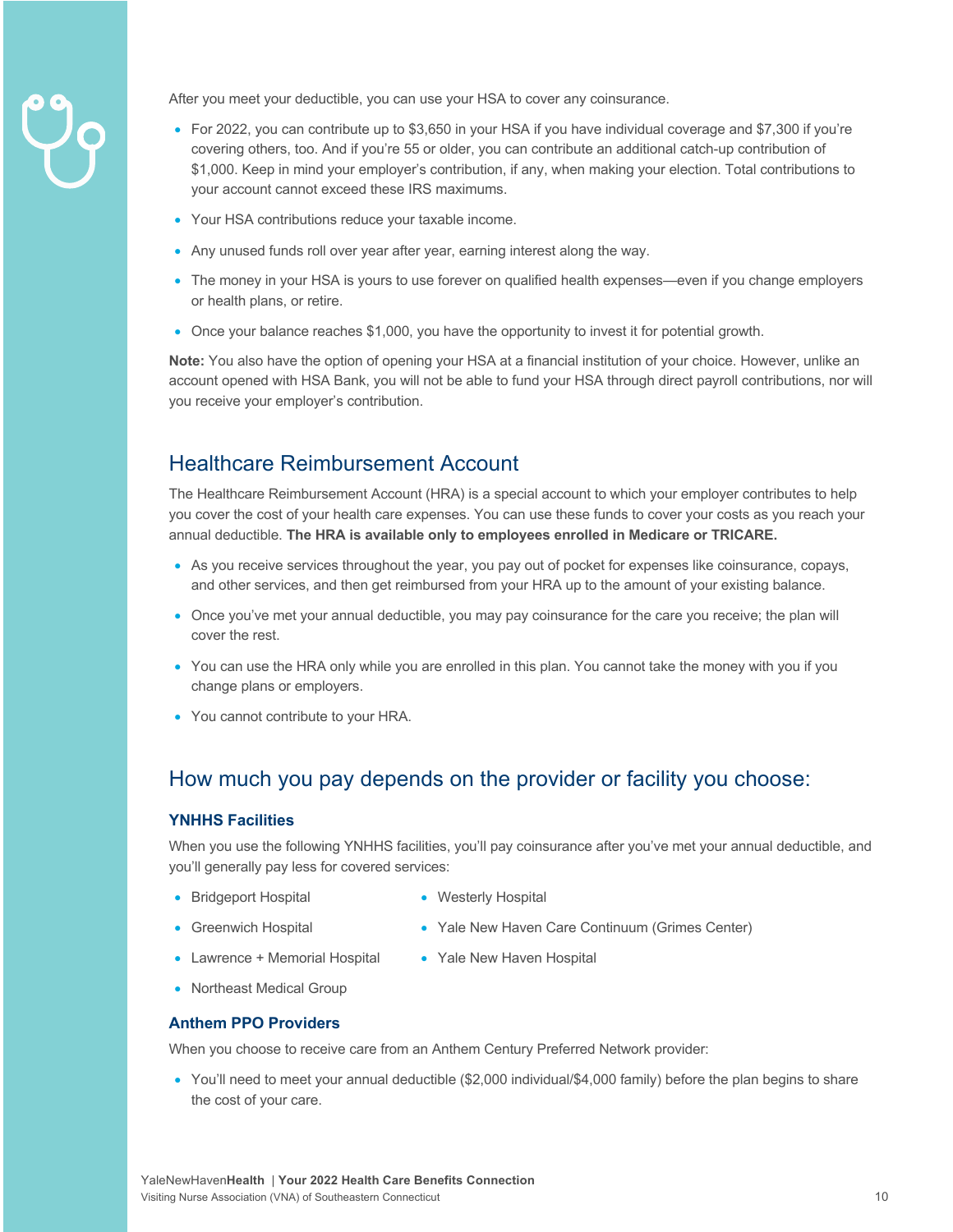- 
- After you meet your deductible, you'll pay 20% coinsurance for care until you reach your annual out-of-pocket maximum.
- Once you meet your annual out-of-pocket maximum, the plan will pay 100% of covered expenses through that calendar year.

To find a provider in the Anthem Century Preferred Network, visit the Anthem website (http://anthem.com/) or call **888-266-2896**.

#### **Out-of-Network Providers**

When you use a provider or facility that is not in the Anthem Century Preferred Network:

- You'll pay the most for care.
- Anthem will pay a maximum allowable amount (MAA).
- You will be responsible for costs up to your annual deductible, coinsurance, and any difference between the MAA and the amount billed by the provider.
- You'll need to file a claim for the care to be covered. Payments will be made directly to the provider unless you submit a bill showing you've paid it already.

#### What You Pay for Care

| <b>Plan Feature</b>                                                                                                                                           | <b>YNHHS Facility</b>                  | <b>Anthem PPO Provider</b>             | <b>Out-of-Network Provider</b>         |
|---------------------------------------------------------------------------------------------------------------------------------------------------------------|----------------------------------------|----------------------------------------|----------------------------------------|
| <b>Annual Deductible*</b>                                                                                                                                     | Individual: \$2,000<br>Family: \$4,000 | Individual: \$2,000<br>Family: \$4,000 | Individual: \$2,000<br>Family: \$4,000 |
| <b>Out-of-Pocket Maximum</b>                                                                                                                                  | Individual: \$3,000<br>Family: \$6,000 | Individual: \$3,000<br>Family: \$6,000 | Individual: \$4,000<br>Family: \$8,000 |
| <b>Member Coinsurance After</b><br><b>Deductible</b>                                                                                                          | 0% after deductible                    | 20% after deductible                   | 40% after deductible                   |
| <b>Preventive Care Exams</b>                                                                                                                                  | 0%, deductible waived                  | 0%, deductible waived                  | 40% after deductible                   |
| <b>Office Visits</b>                                                                                                                                          | 0% after deductible                    | 0% after deductible                    | 40% after deductible                   |
| <b>Diagnostic Services</b><br><b>Performed in Hospital</b><br>(Lab, x-ray, MRI, PET, CAT<br>scan, nuclear cardiology)                                         | 0% after deductible                    | 20% after deductible                   | 40% after deductible                   |
| <b>Diagnostic Services</b><br><b>Performed in Office</b><br>(Lab, x-ray, MRI, PET, CAT<br>scan, nuclear cardiology)                                           | 0% after deductible                    | 0% after deductible                    | 40% after deductible                   |
| <b>Rehabilitation Therapy</b><br>Performed in Hospital <sup>1</sup><br>(Physical, speech,<br>occupational, chiropractic,<br>cardiac rehab)                    | 0% after deductible                    | 20% after deductible                   | 40% after deductible                   |
| <b>Outpatient Rehabilitation</b><br><b>Therapy Performed in</b><br>Office <sup>2</sup><br>(Physical, speech,<br>occupational, chiropractic,<br>cardiac rehab) | 0% after deductible                    | 0% after deductible                    | 40% after deductible                   |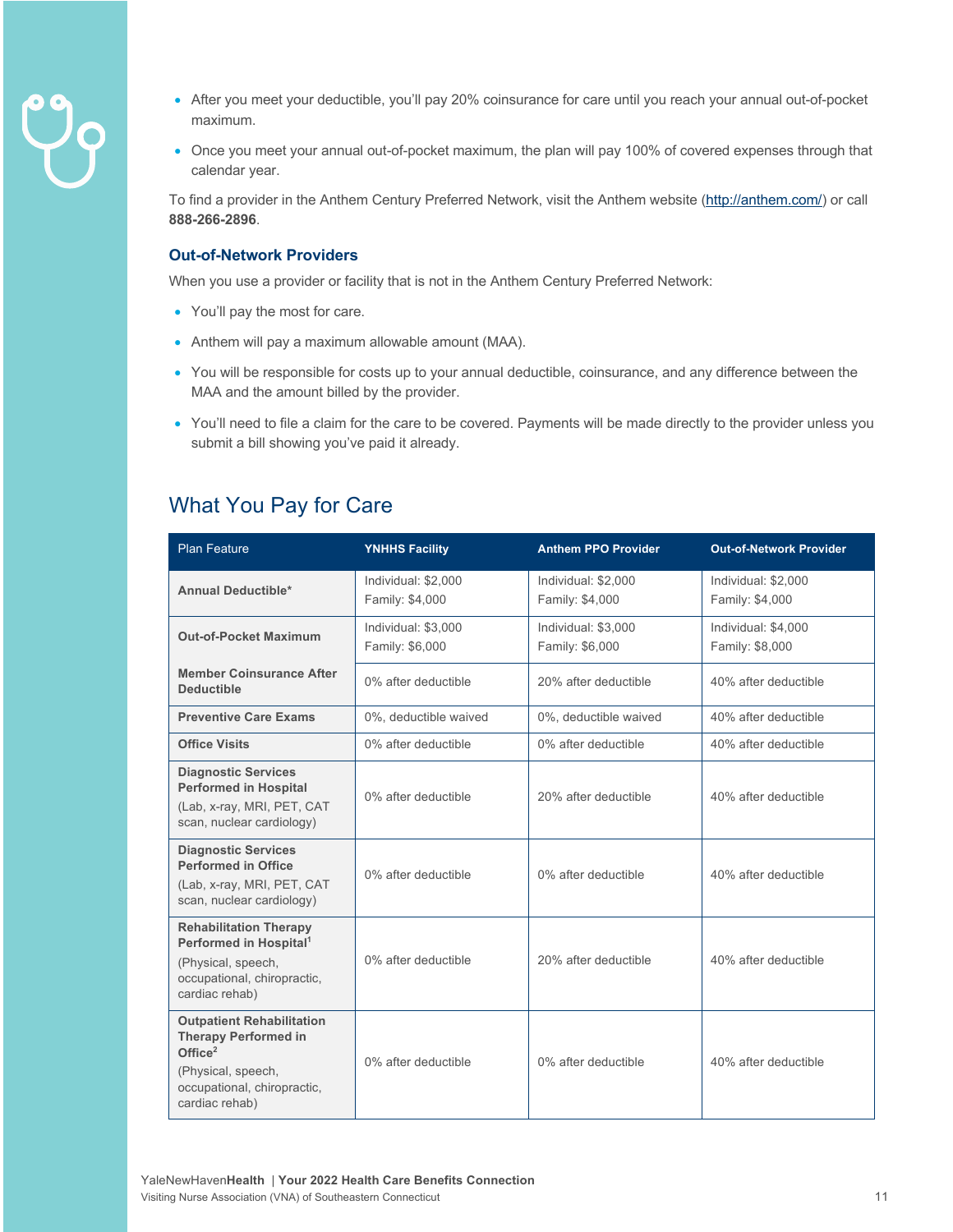| <b>Plan Feature</b>                                                                                 | <b>YNHHS Facility</b>             | <b>Anthem PPO Provider</b>                 | <b>Out-of-Network Provider</b> |
|-----------------------------------------------------------------------------------------------------|-----------------------------------|--------------------------------------------|--------------------------------|
| <b>Emergency Care</b><br>(Emergency room; copay<br>waived if admitted)                              | \$100 copay after deductible      | \$200 copay after deductible               | \$200 copay after deductible   |
| <b>Urgent Care</b><br>(Walk-in and urgent care<br>centers)                                          | 0% after deductible               | 20% after deductible                       | 40% after deductible           |
| <b>Ambulance Services</b><br>(Hospital-owned)                                                       | n/a                               | 20% after deductible                       | 40% after deductible           |
| <b>Ambulance Services</b><br>(Not hospital-owned)                                                   | n/a                               | 0% after deductible                        | 40% after deductible           |
| <b>Telehealth</b>                                                                                   | OnDemand<br>\$49 after deductible | LiveHealth Online<br>\$49 after deductible | n/a                            |
| <b>Outpatient Surgery</b><br><b>Performed in Hospital</b><br><b>Ambulatory Care Center</b>          | 0% after deductible               | 20% after deductible                       | 40% after deductible           |
| <b>Inpatient Surgery</b><br>(Semi-private room and<br>board)                                        | 0% after deductible               | 20% after deductible                       | 40% after deductible           |
| <b>Outpatient Mental</b><br><b>Health/Substance Abuse</b><br><b>Services Performed in</b><br>Office | 0% after deductible               | 0% after deductible                        | 40% after deductible           |
| <b>Inpatient Mental</b><br><b>Health/Substance Abuse</b><br><b>Services</b>                         | 0% after deductible               | 0% after deductible                        | 40% after deductible           |
| <b>Skilled Nursing Facility<sup>3</sup></b>                                                         | 0% after deductible               | 20% after deductible                       | 40% after deductible           |
| Durable Medical Equipment <sup>4</sup>                                                              | n/a                               | 20% after deductible                       | 40% after deductible           |

\* The \$2,000 individual annual deductible only applies to "employee only" coverage. If you cover any one else under this plan, your annual deductible is \$4,000.

<sup>1</sup> Inpatient rehabilitative services are limited to 100 days per member per year.

<sup>2</sup> Physical, speech, and occupational therapy visits are limited to a combined total of 60 visits per member per calendar year. For physical therapy<br>and occupational therapy, prior authorization is required after the firs year.

<sup>3</sup> Skilled nursing facility services are limited to 100 days per calendar year.

<sup>4</sup> You must use a participating provider to be covered for durable medical equipment and prosthetic devices.

For additional details about covered services, visit HRConnect to view the summary plan description (SPD).

To see employee premium contributions for the medical plan, visit ynhhsbenefits.com.

#### When to Connect with Anthem

For a medical stay and/or service preauthorization, call **800-238-2227** (in Connecticut) or **800-248-2227** (out of state). For behavioral health or substance abuse stays, call **800-934-0331**.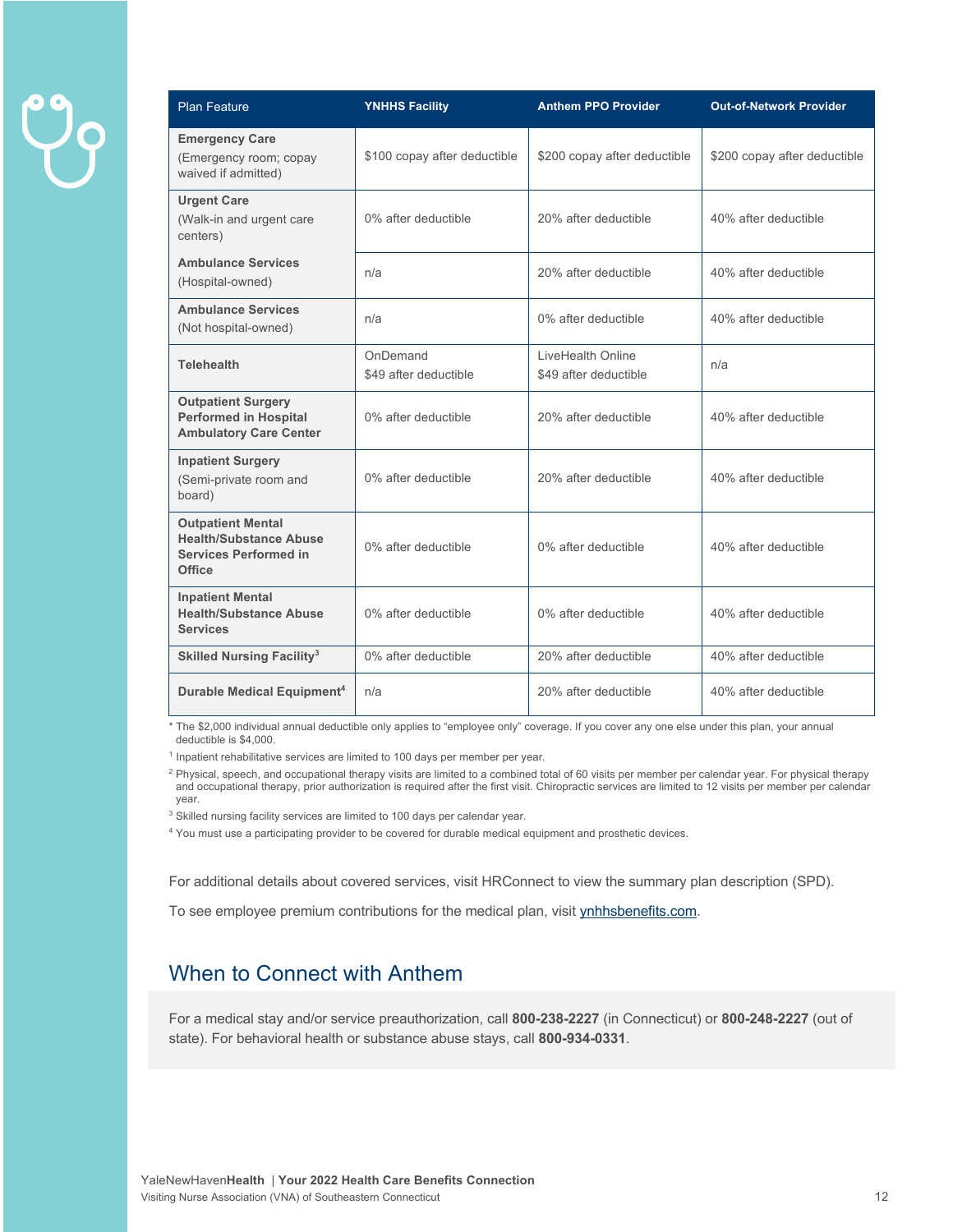

Before receiving any of the following services, you must call Anthem for preauthorization. Otherwise, your benefits will be reduced.

- **Inpatient stays** in a hospital, skilled nursing facility, hospice facility, subacute care or acute rehabilitation facility, or a behavioral health or substance abuse treatment center (CALL at least 24 hours before the start of your stay)
- **High-cost diagnostic imaging services** prescribed by an out-of-network provider
- **Organ/tissue transplants,** including evaluation, donor search, organ procurement/tissue harvest, or transplant

For admissions following emergency or urgent care, you, your representative, or your doctor must call Anthem within 48 hours of admission.

#### **If you do not precertify for the services above:**

- Benefits for inpatient stays will be reduced by \$200.
- Benefits for doctor fees will be reduced by 25%.

You can also connect with Anthem to:

- Find a provider in the Anthem Century Preferred Network
- Resolve insurance claim and billing issues
- Ask questions about preventive and/or diagnostic care
- Get general health information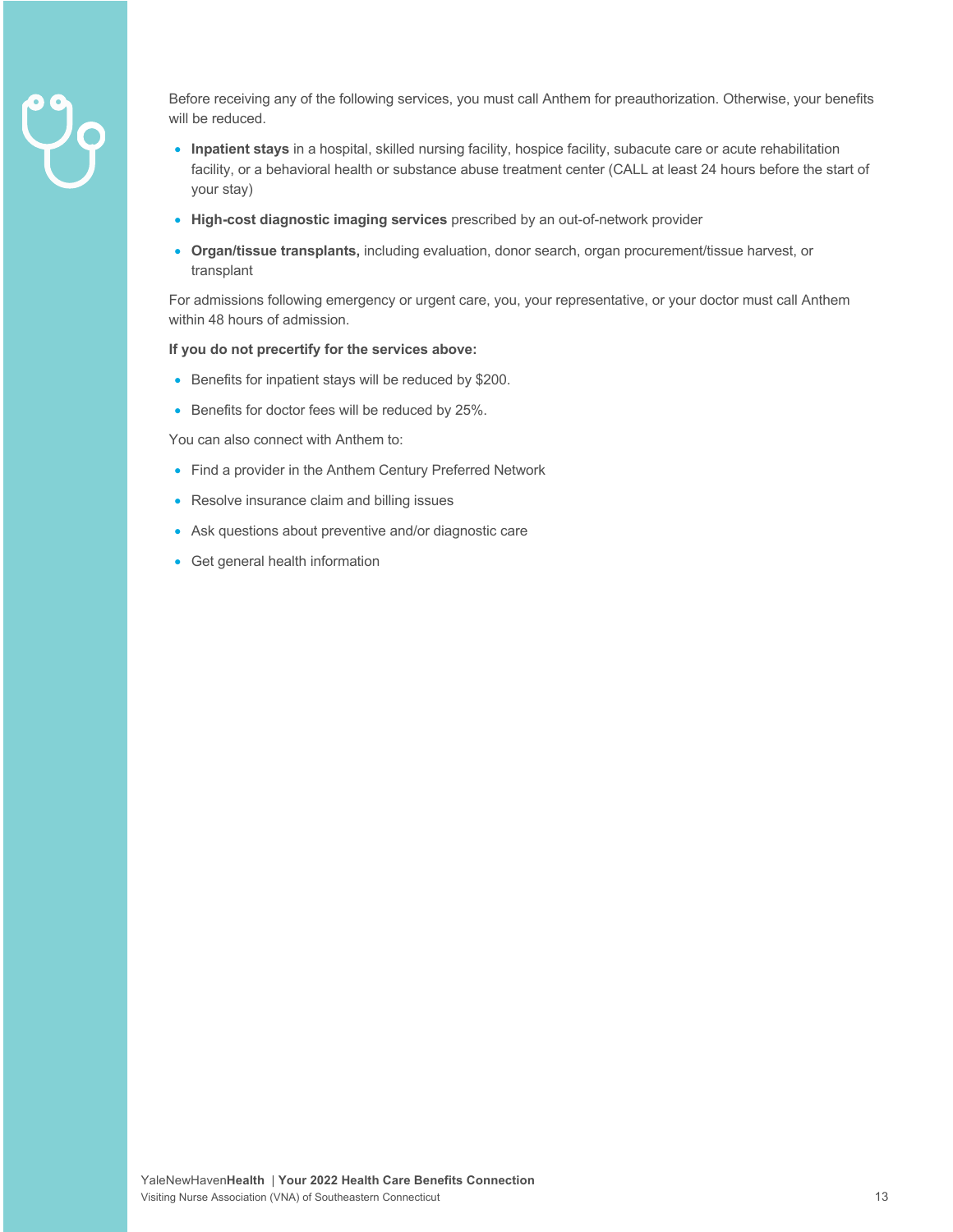## Urgent Care & Telehealth

#### **WHAT YOU NEED TO KNOW**

Can't wait to see a doctor? Urgent care and telehealth services help you quickly connect with affordable care.

#### Urgent Care

When you need immediate care for an illness or injury, you can visit the nearest YNHHS walk-in facility or a PhysicianOne Urgent Care center (CT locations only). To locate an urgent care center close to you, visit HRConnect and search for "urgent care."

Once you meet your annual deductible, you'll pay nothing when visiting a YNHHS facility; you'll pay more if you use other providers.

#### **Telehealth**

Telehealth is an ideal alternative for immediate treatment of an illness or injury when you can't get to a doctor's office or urgent care center.

You and your covered family members can visit a doctor virtually, wherever you are, whenever you need care via phone, tablet, or computer. If you need medication, the doctor can even send a prescription to your pharmacy (in Connecticut, New York, Massachusetts, and Rhode Island).

Use the telehealth services below to connect to care outside the usual office hours. **Telehealth is not an alternative to emergency care for a life-threatening condition.** 

#### **OnDemand**

See one of our own Northeast Medical Group (NEMG) providers weekdays from 7 a.m. to 7 p.m. ET, excluding holidays. To get started, download the MyChart mobile app.

**The NEMG providers you see OnDemand can:**

- Diagnose symptoms
- Order testing
- Prescribe medication
- Send prescriptions to the pharmacy of your choice in Connecticut, New York, Massachusetts, and Rhode Island.

If you've already met your annual deductible, you'll pay a \$49 copay to use OnDemand. OnDemand does not cover pediatric services. Find more information about OnDemand at HRConnect.

#### **How It Works**

- 1. Register with MyChart online at ynhhs.org/ondemand or through the mobile app.
- 2. Schedule your OnDemand visit. You'll get reminder emails, phone calls, and app pushes to remind you of your upcoming visit.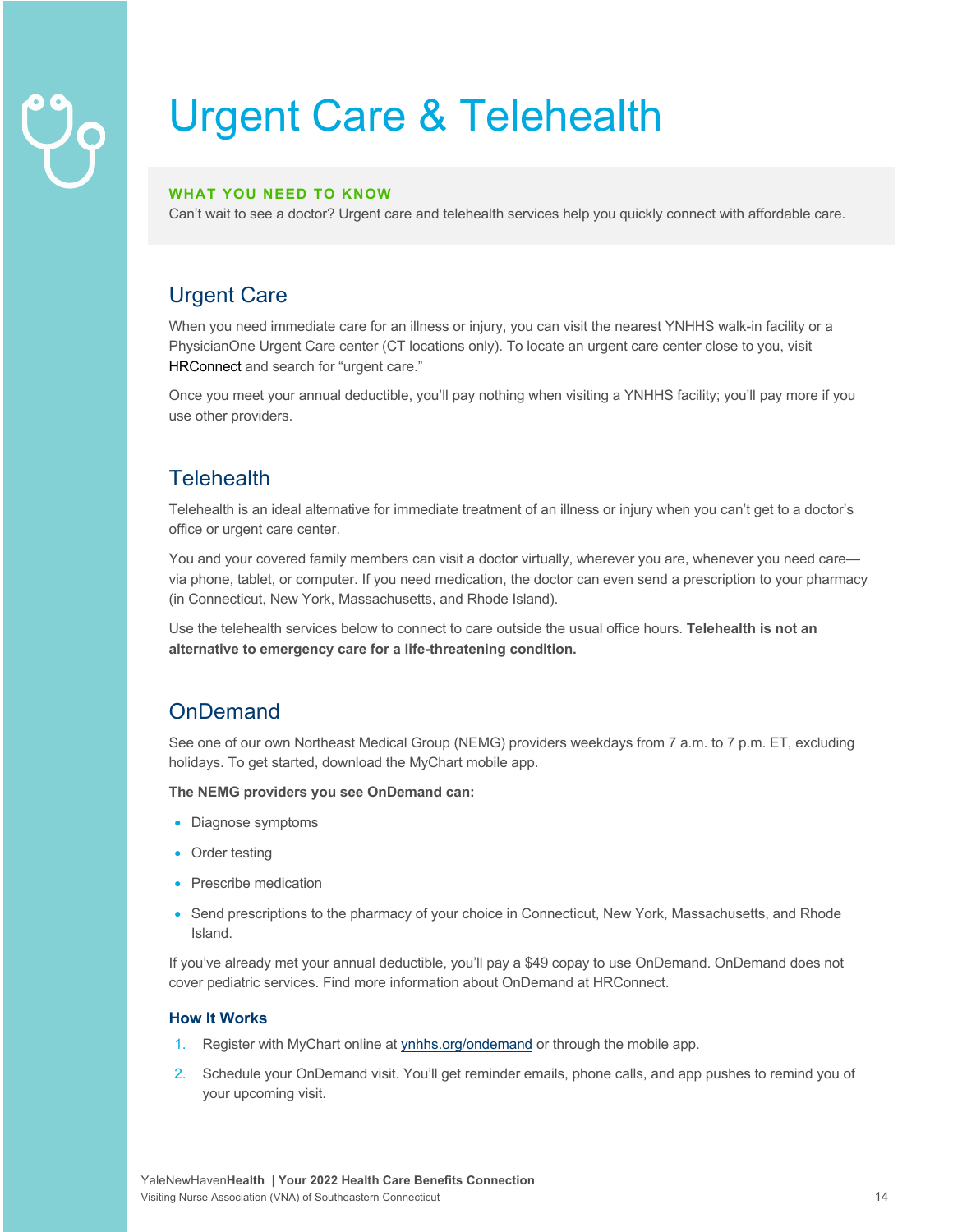- 
- 3. Complete e-Checkin on the mobile app or website 15 minutes before your visit. You'll answer questions about your medical history and insurance coverage.
- 4. Pay for your visit with a credit card, debit card, or your HSA Bank Flexible Spending Account debit card.
- 5. Join a virtual waiting room, where a medical assistant will greet you and confirm your information.
- 6. Visit your OnDemand doctor.
- 7. After your appointment, find a summary of your visit in the MyChart app.

#### When you or your child can't wait for care

LiveHealth Online is there for you 24/7/365. Pediatric services are not covered by OnDemand. Call **888-548-3432**.

#### LiveHealth Online

For pediatric services, or to see a board-certified doctor after hours, on weekends and holidays, and when you're out of state, visit LiveHealth Online (livehealthonline.com), download the mobile app or call **888-548-3432**.

If you've already met your annual deductible, you'll pay a \$49 copay to use LiveHealth Online. You can pay with a credit or debit card, including your HSA debit card or your FSA debit card. Be sure to provide your Anthem ID card information, so your claim is processed as an office visit.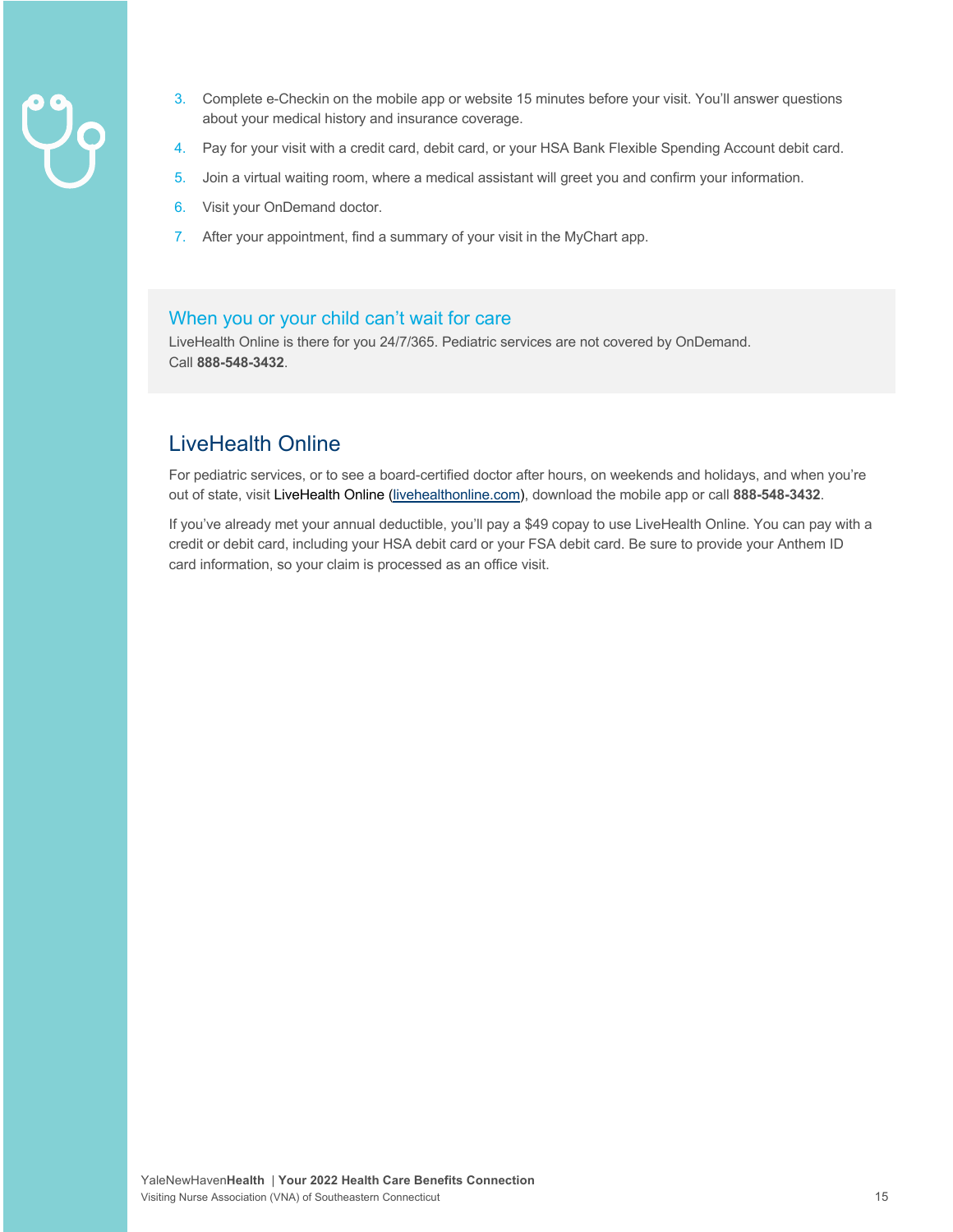## Prescription Drugs

#### **WHAT YOU NEED TO KNOW**

You automatically have prescription drug coverage through CVS Caremark when you enroll in either of the High-Deductible Health Plans. You can use your HSA or HRA to pay for your share of the cost. You can fill covered prescriptions at participating CVS retail pharmacies or through the CVS Caremark mail service.

Until the deductible is met, all covered medical and prescription costs are applied against the deductible. You will pay the actual cost of your prescription, as negotiated between CVS Caremark and the pharmacy.

#### Need to fill a prescription?

Find a participating pharmacy near you. Connect with a local pharmacy: www.caremark.com/

#### Filling Your Prescription

#### **Short-Term Medications**

You can fill up to a **30-day supply** of a prescription at more than 5,000 participating pharmacies in the Connecticut, New York, and New Jersey area (64,000 nationwide), including major pharmacy and supermarket chains and most independent drug stores. Simply present the prescription and your CVS Caremark prescription drug card.

In an emergency or if you're out of state and can't get to a participating pharmacy, you'll pay out of pocket and then file a claim for reimbursement from CVS Caremark.

#### Pay nothing for certain preventive drugs

The Affordable Care Act (ACA) makes many prescription medications, vaccines, and supplements—including contraceptives and statins—available to you at no cost.

When a generic is available and you or your doctor chooses a brand-name drug instead, you'll pay the brandname copay—plus the difference in cost between the two medications.

#### What You Pay for Fills

The High-Deductible Health Plans have a combined annual deductible for medical and prescription drug services. You'll pay the full cost of services until you meet your deductible; for prescription drugs, you'll pay the actual cost of your medication, as negotiated between CVS Caremark and the pharmacy.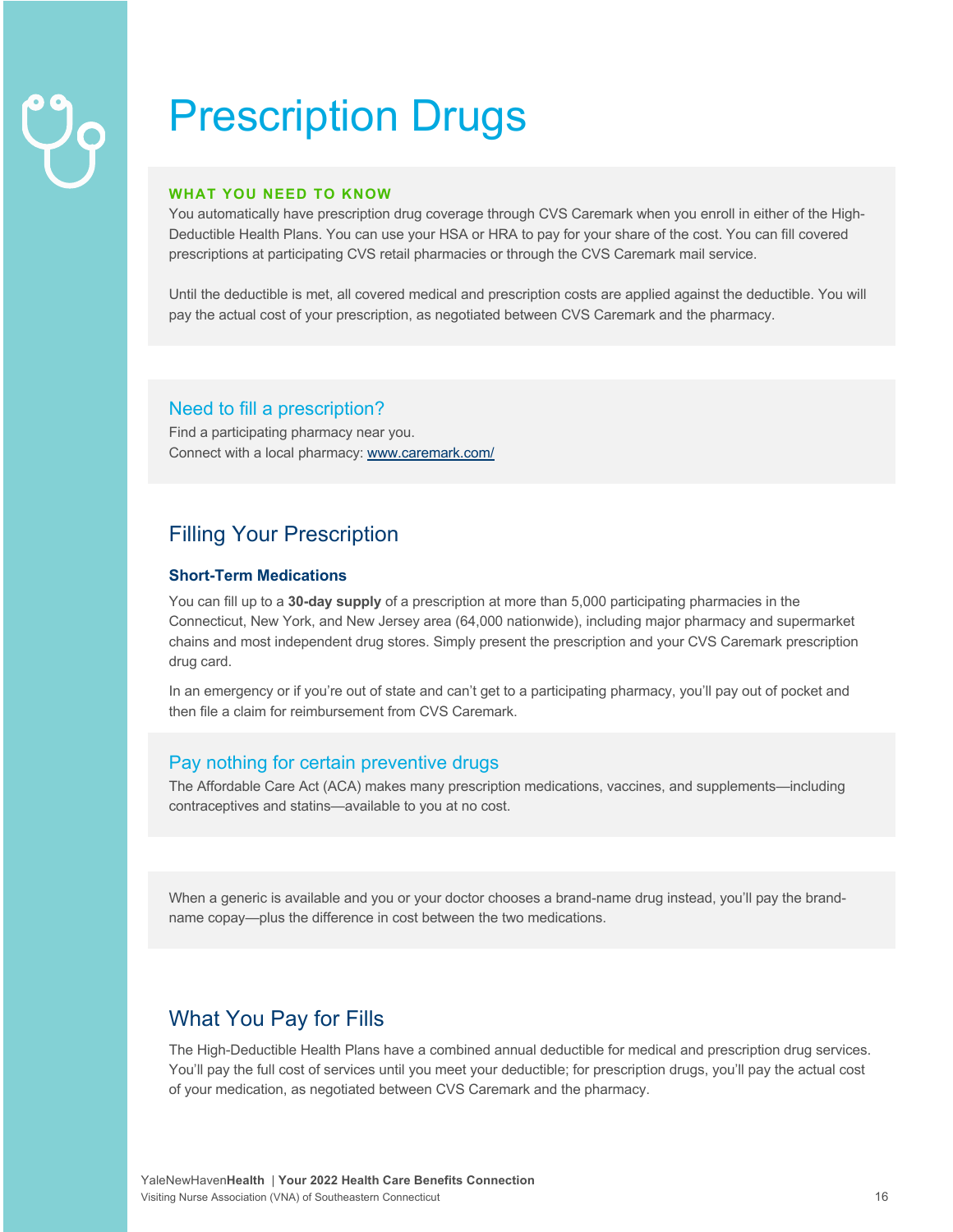

Under these plans, the most you'll pay out of pocket for medical care and prescription drugs in any calendar year is \$3,000 per individual or \$6,000 per family.

How much you'll pay for your prescription depends on the type of medication and the amount prescribed. When the cost of a drug is less than the minimum copay, you'll pay the lower amount.

#### **Tier 1: Generic**

- **30-day supply:** \$10 copay after deductible
- **31- to 90-day supply:** \$10 copay after deductible through CVS Caremark mail service (info.caremark.com/mailservice)

#### **Tier 2: Brand Name**

- **30-day supply:** \$25 copay after deductible, if the drug is on the list of preferred brand drugs (the formulary)
- **31- to 90-day supply:** \$50 copay after deductible through CVS Caremark mail service (info.caremark.com/mailservice)

#### **Tier 3: Non-Preferred Brand**

- **30-day supply:** \$40 copay after deductible, if the drug isn't on the list of preferred brand drugs (the formulary)
- **31- to 90-day supply:** \$80 copay after deductible through CVS Caremark mail service (info.caremark.com/mailservice)

#### **A Word About Specialty Drugs**

Certain high-cost specialty drugs are subject to the Advance Control Specialty Formulary. This formulary includes specialty generics and clinically effective brand therapies, and combines other specialty programs, such as Specialty Guideline Management to ensure proper utilization. For the most current formulary listing, visit the Caremark website or call CVS Caremark customer service at **877-636-0406**.

#### Preauthorization and Other Special Circumstances

#### **Compounded Medications**

Some prescriptions, including compounded drugs, require preauthorization from CVS Caremark before they can be filled. Your pharmacist will let you know if your doctor needs to make that call. Compounded drugs are covered as Tier 3 medications.

#### **Breast Cancer Drugs**

If you're taking raloxifene (brand name: Evista) or tamoxifen (brand name: Nolvadex) for primary prevention of breast cancer, these generics may be available at no cost to you through the preventive provisions of the Affordable Care Act. To learn if you qualify, your doctor will need to complete the Preventive Services Zero Cost Sharing Form and fax it to CVS Caremark.

#### **Drugs and Supplies Not Covered**

The following drugs and medical supplies are not covered by the plan:

• Medical devices and appliances

• Experimental drugs

- Weight-loss drugs
- Drugs whose sole purpose is to promote or stimulate hair growth
- Immunization agents, biological sera, blood or blood plasma

• Retin A (for those over age 28)

- Infertility medications
- Most over-the-counter drugs, vitamins, and nutritional supplements
- Ostomy supplies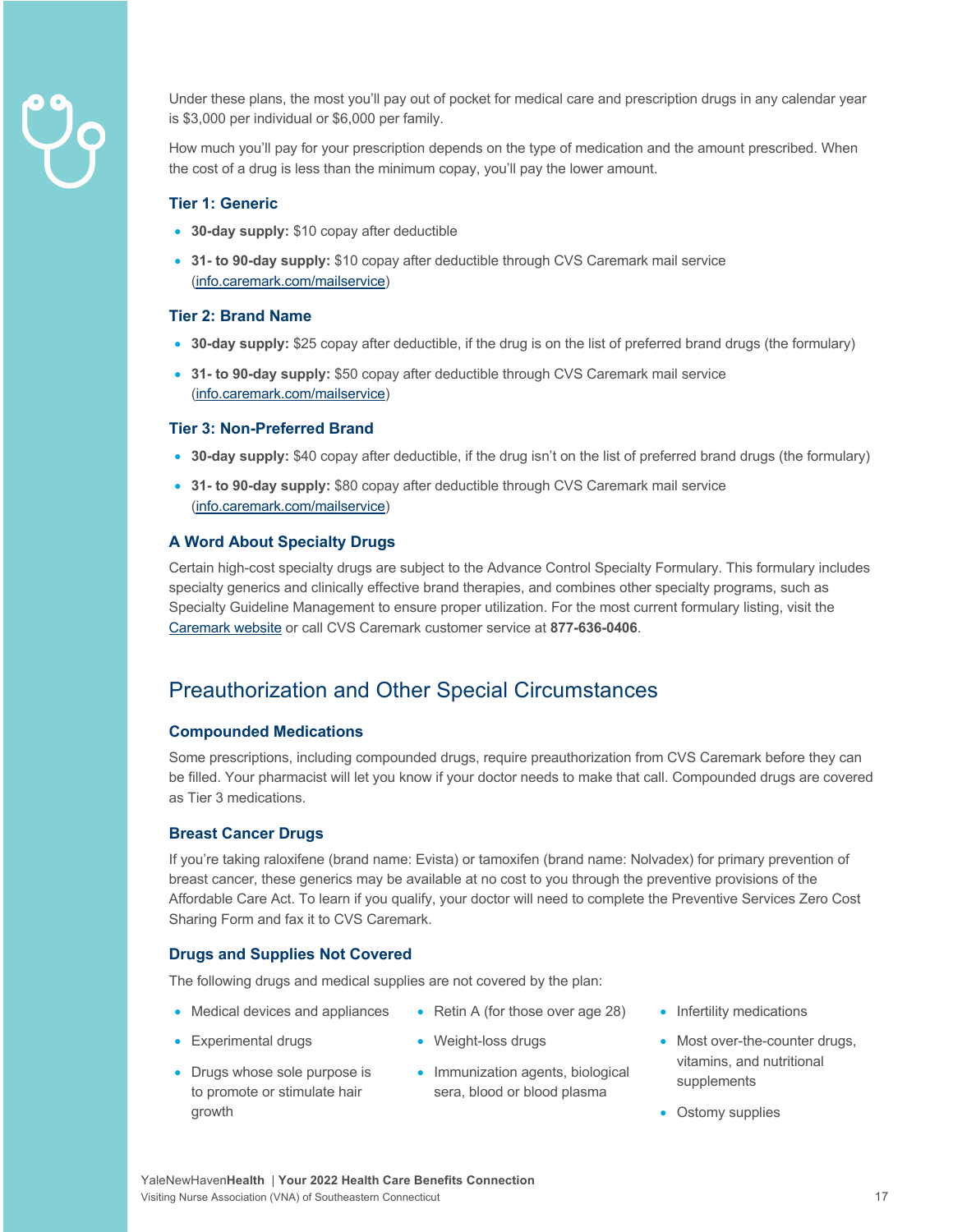## Health Care FSA

#### **WHAT YOU NEED TO KNOW**

A Health Care Flexible Spending Account (FSA) helps you set aside money to pay for health care expenses you'll have during the year. The pluses: You contribute pretax income, so you're paying no taxes on your contributions—plus, your contributions reduce your taxable income.

If you're enrolled in the HDHP and want pretax options for covering out-of-pocket dental and vision expenses, you can open a Limited-Purpose FSA. And even if you don't enroll in a medical plan, you can contribute to a full Health Care FSA to help you cover medical, prescription drug, dental, and/or vision out-of-pocket-expenses.

#### How It Works

When you elect your benefits as a new employee or during annual open enrollment, you choose your FSA contribution level for the calendar year (up to \$2,750 in 2022).

**Important information about your 2021 and 2022 FSA!** Due to a temporary pandemic relief rule, there is no limit on the Health Care FSA balance you can roll over from 2021 into 2022. For example, if you have \$700 balance at the end of this year, you can carry it all over into 2022 (the usual limit is \$550).

During every open enrollment period, you'll elect the amount you want to contribute to your FSA the following year. Your election does not automatically roll over from year to year.

Your pretax paycheck contributions are deposited directly into your FSA, which is administered by HSA Bank.

You can use your FSA to pay for eligible expenses, including:

- Copays and coinsurance
- Prescription drugs and over-the-counter medications (with a doctor's prescription)
- Medical equipment, like crutches, and supplies such as bandages
- Vision care, like eyeglasses and contact lenses
- Dental expenses, such as fillings and braces

When you have eligible expenses, you can use your FSA debit card to pay for them. Or, you can submit receipts and file a claim for reimbursement.

Please keep in mind that you cannot reimburse yourself for the same expense with money from both your HRA and FSA.

#### Limited-Purpose FSA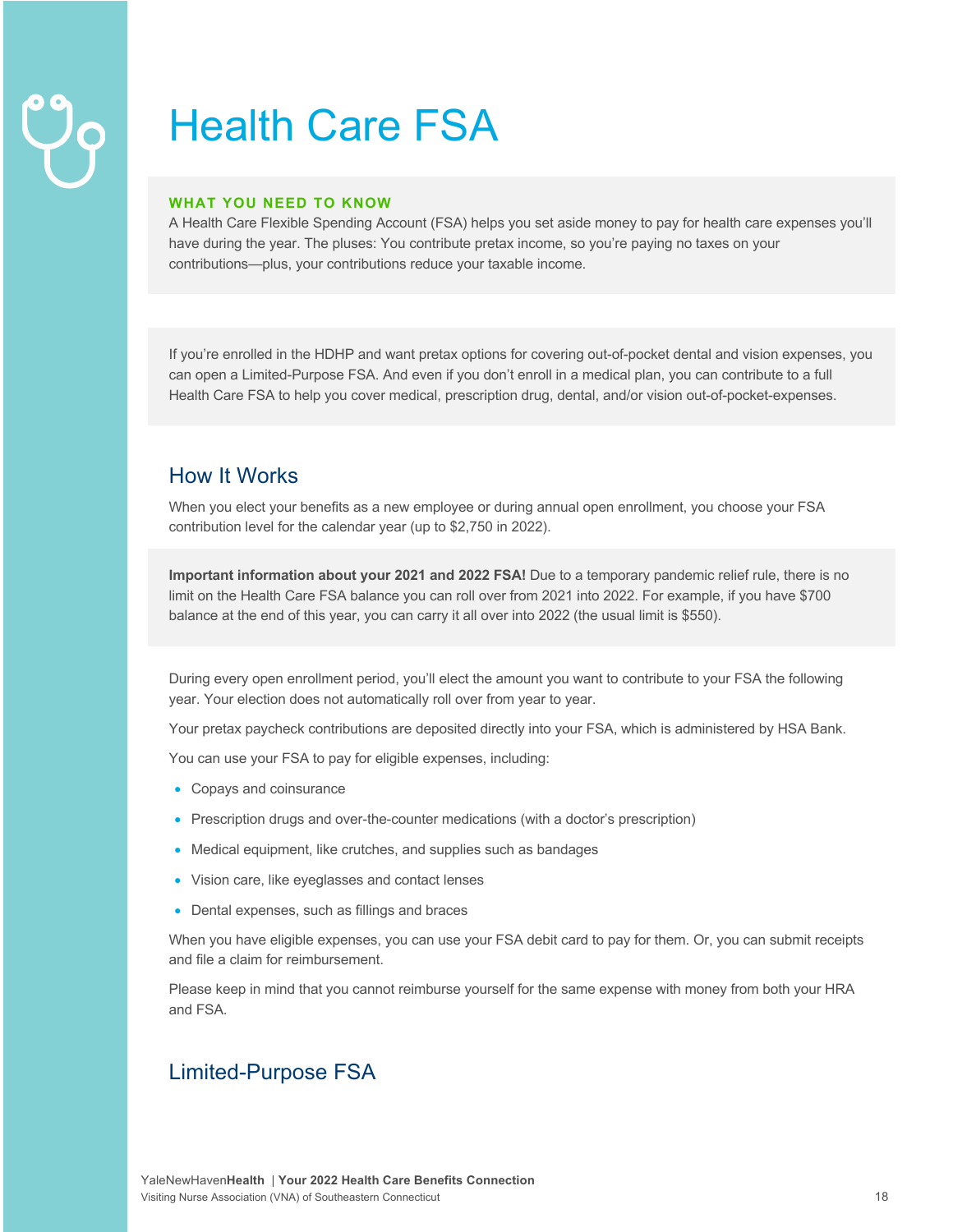If you enroll in the HDHP with HSA, you can contribute to the Limited-Purpose FSA. This account works the same way the full Health Care FSA works, with one exception: It is for dental and vision expenses only.

### Managing Your Account

You set up and manage your FSA on the HSA Bank website (www.hsabank.com) or via the mobile app. Then, you can upload receipts and submit claims, pay providers, and track your account balance and transactions.

You have until March 31 of the following year to submit receipts for reimbursement.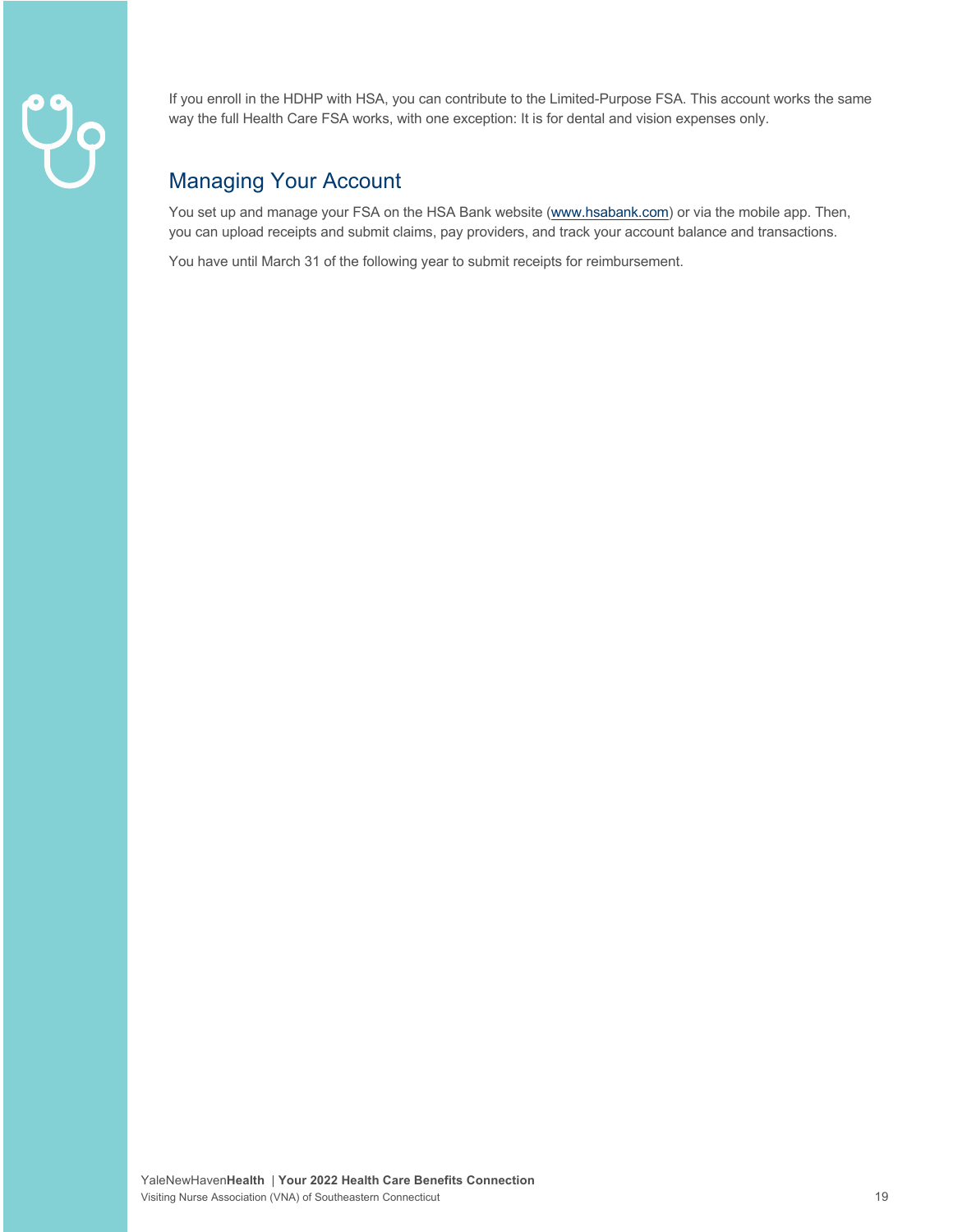### Dental Benefits

#### **WHAT YOU NEED TO KNOW**

You can choose from two Cigna dental plans that cover all your dental needs, from routine exams and cleanings to major services like bridgework, crowns, and orthodontia. Although you may see any dentist you like, when you visit a Cigna Dental network dentist, you'll pay less and you won't have to file a claim.

#### Find a participating dentist

The Cigna website makes it simple to locate a participating dentist in your area. Connect with a network dentist: hcpdirectory.cigna.com

#### Plan Features

Choose from two plans: **Cigna Dental Option 1** (Basic) or **Cigna Dental Option 2** (Enhanced).

Both plans feature:

- A nationwide network of Cigna dentists
- Discounted rates for using participating Cigna network dentists
- Preventive and diagnostic care at no cost to you
- Coverage for restorative services and orthodontia

The key difference: Option 2 provides a higher annual maximum benefit and higher levels of coverage for basic restorative and orthodontic services. Its higher benefit levels will cost you more per paycheck.

You can also choose to waive dental coverage.

#### Know Before You Go

Before you sit down for a procedure that will cost more than \$200, contact Cigna to request a pretreatment review of benefits. That way, you'll know how much the plan will cover, and how much you'll need to pay.

#### How the Plans Compare

Here's what you'll pay after you've satisfied your calendar-year deductible, except as noted.

| <b>Plan Feature</b>                                                        | <b>Option 1 (Basic)</b>           | <b>Option 2 (Enhanced)</b>        |
|----------------------------------------------------------------------------|-----------------------------------|-----------------------------------|
| <b>Annual Deductible*</b>                                                  | Individual: \$50<br>Family: \$150 | Individual: \$50<br>Family: \$150 |
| Individual Maximum Calendar-Year<br><b>Benefit*</b> (excludes orthodontia) | \$1.200                           | \$1,500                           |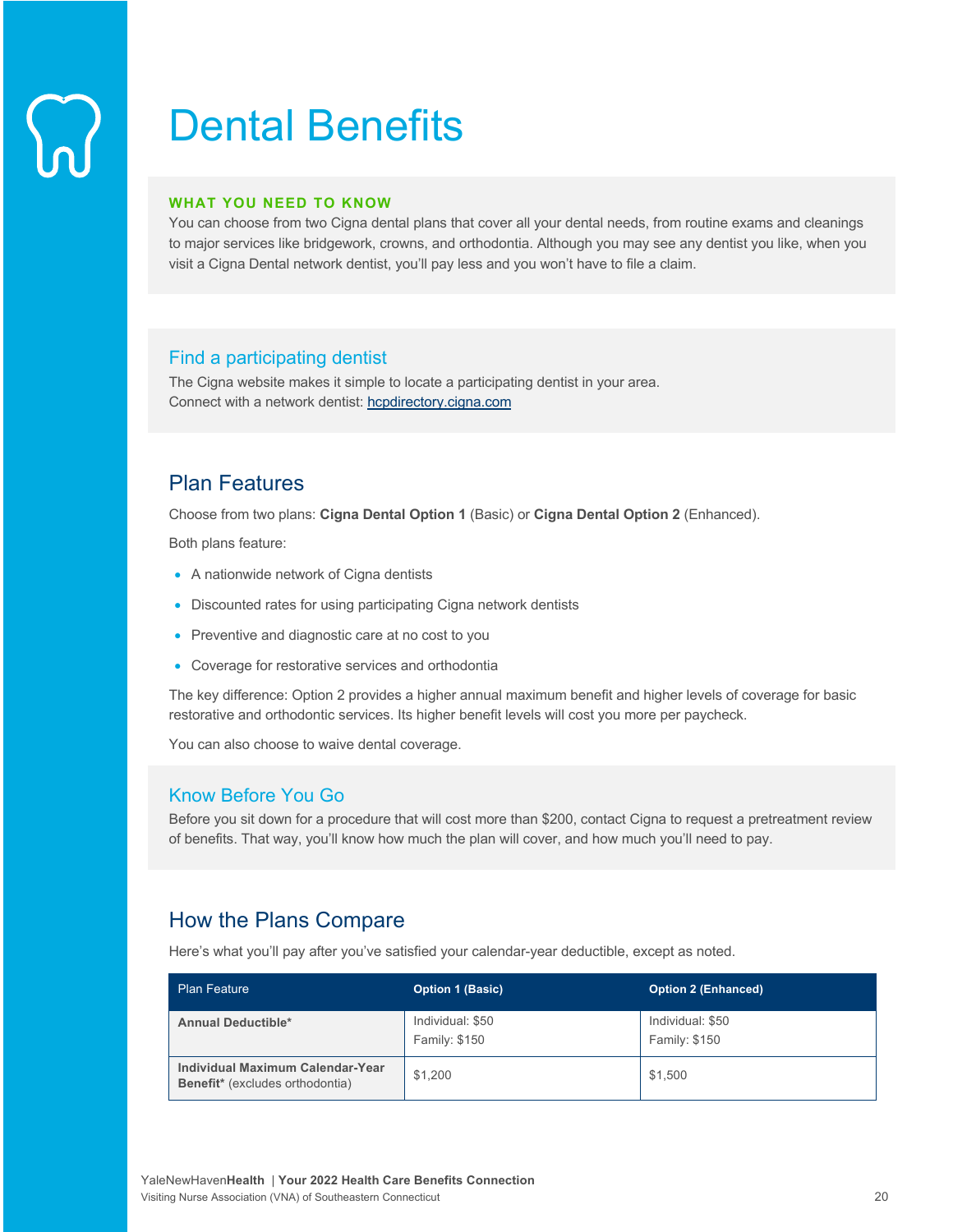| <b>Plan Feature</b>                                                                                                                                  | <b>Option 1 (Basic)</b>                                                                | <b>Option 2 (Enhanced)</b>                                                             |
|------------------------------------------------------------------------------------------------------------------------------------------------------|----------------------------------------------------------------------------------------|----------------------------------------------------------------------------------------|
| <b>Preventive &amp; Diagnostic Care</b><br>Services (no deductible) includes<br>routine exams, cleanings, x-rays,<br>sealants, and other services    | \$0                                                                                    | \$0                                                                                    |
| Basic Restorative Care such as<br>fillings, oral surgery, extractions, root<br>canals, periodontics, and repairs to<br>dentures, bridges, and crowns | 20% coinsurance after deductible                                                       | 10% coinsurance after deductible                                                       |
| Major Restorative Care such as<br>dentures, bridges, crowns, and<br>implants                                                                         | 40% coinsurance after deductible                                                       | 40% coinsurance after deductible                                                       |
| Orthodontia                                                                                                                                          | 40% coinsurance after deductible<br>Lifetime maximum benefit (per<br>person):* \$1,000 | 40% coinsurance after deductible<br>Lifetime maximum benefit (per<br>person):* \$1,500 |

\*All plan deductibles and maximums (dollar and occurrence) cross-accumulate between in-network and out-of-network unless otherwise noted.

For additional details about covered services, including what the plan pays if you use an out-of-network provider or facility, exclusions, and limitations, visit HRConnect to view the summary plan description (SPD).

#### **If You Use an Out-of-Network Dentist**

- You may pay more for services because non-participating dentists have not negotiated fee discounts with Cigna.
- You may need to pay the dentist yourself and then submit a claim to be reimbursed by Cigna.
- If you need to submit a dental claim yourself, ask your dentist for a standard American Dental Association claim form.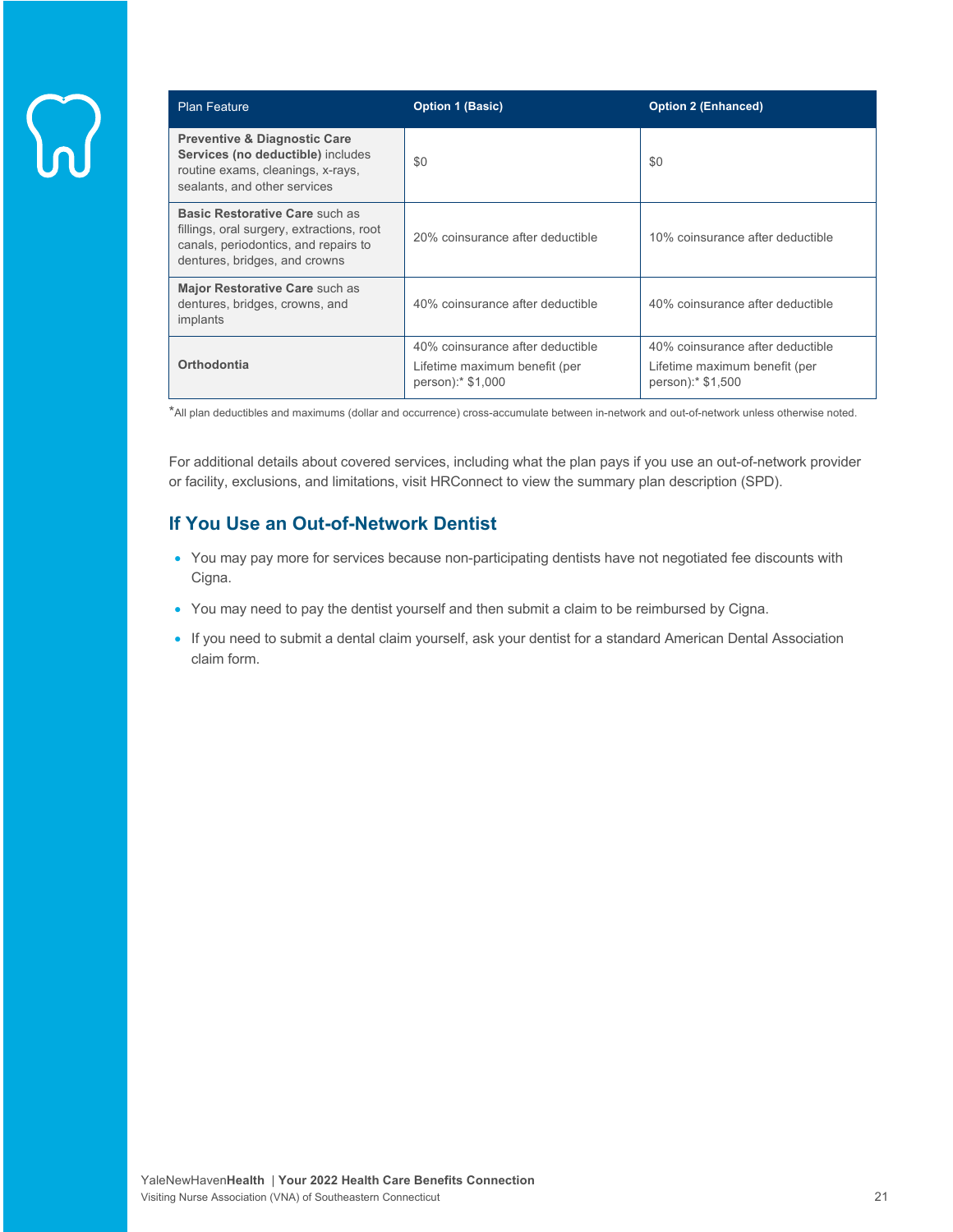### Vision Benefits

#### **WHAT YOU NEED TO KNOW**

The vision plan from Vision Service Plan (VSP) helps cover an annual eye exam and a pair of glasses or contact lenses every calendar year for you and any family member on your plan. Although you can receive care from any vision service provider you choose, you'll always pay less when you see a participating VSP provider.

#### Find a Participating Doctor

You'll maximize your benefits and pay less out of pocket when you see a VSP doctor. Connect with a network doctor: www.vsp.com

#### Plan Benefits

Unless indicated, amounts shown are what the plan pays.

| <b>Plan Feature</b>                           | <b>In-Network Benefit</b>                                                                                                                                                  | <b>Out-of-Network Benefit</b>                                                                                           |
|-----------------------------------------------|----------------------------------------------------------------------------------------------------------------------------------------------------------------------------|-------------------------------------------------------------------------------------------------------------------------|
| Eye exam (every 12 months)                    | 100% after \$10 copay                                                                                                                                                      | Up to $$50$                                                                                                             |
| Corrective lenses (every 12 months)           | 100% after \$10 copay for lenses, \$25<br>copay for frames <sup>1</sup><br>Standard progressive: \$50<br>Premium progressive: \$80-\$90<br>Custom progressive: \$120-\$160 | Single vision: Up to \$50<br>Lined bifocals, trifocals: Up to \$75<br>Trifocals: Up to \$100<br>Progressive: Up to \$75 |
| Frames (every 12 months)                      | Up to \$170, plus 20% discount                                                                                                                                             | Up to \$70                                                                                                              |
| Contact lenses (every 12 months) <sup>2</sup> | \$125, plus 15% discount on VSP<br>doctor services                                                                                                                         | Up to \$105                                                                                                             |

<sup>1</sup> Standard lenses, including glass or plastic single vision, bifocal, or trifocal and polycarbonate lenses for dependent children.

<sup>2</sup> When you select contact lenses instead of glasses.

For additional details about covered services, exclusions, and limitations, visit HRConnect to view the summary plan description (SPD).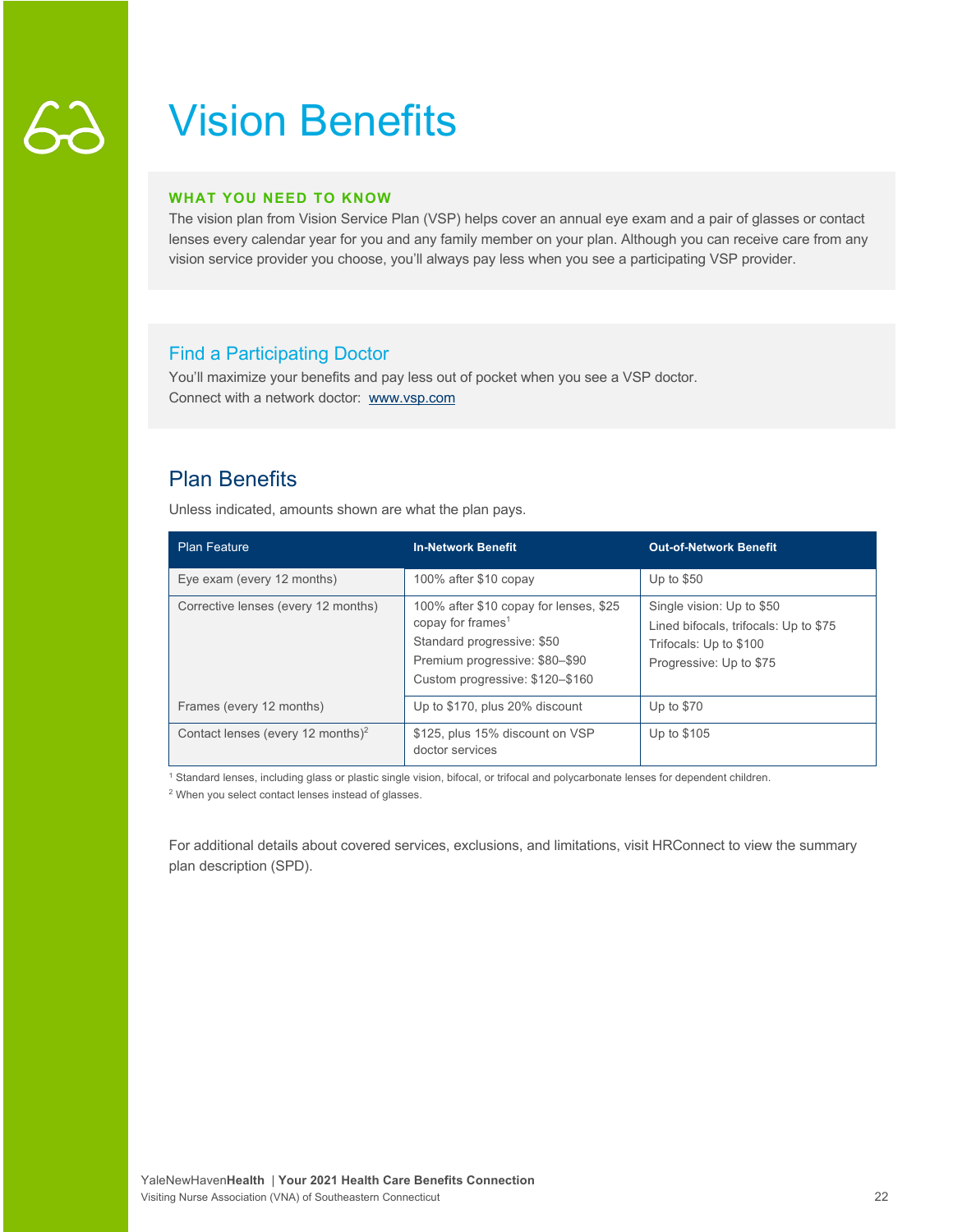### Employee & Family Resources

#### **WHAT YOU NEED TO KNOW**

Because life doesn't come with a playbook, the Employee and Family Resources (EFR) program, administered by Beacon Health Options, is here for you 24/7, at **no cost**. EFR connects you to the confidential support, referrals, information, and other resources you need to get you through the good and not-so-good times.

#### Got more than you can handle?

Call toll-free, 24/7. 877-275-6226

#### Program Features

EFR is our employee assistance and work/life program, and it provides free, 24/7, confidential services and resources to you and members of your family.

#### **What can you use it for?**

- Get help dealing with relationship issues, anxiety and depression, substance abuse, and more.
- Have up to six free sessions with a licensed counselor.
- Get referrals to legal and financial services.
- Locate the perfect summer camp for your kids or an adult day care provider to watch an elderly parent while you're at work.
- Find resources, like videos, articles, and webinars covering a variety of topics, on the Beacon Health Options website (www.achievesolutions.net/ynhhs).

Consider reaching out to a Beacon counselor for up to six free visits before accessing your Anthem behavioral health benefits, which require a copay.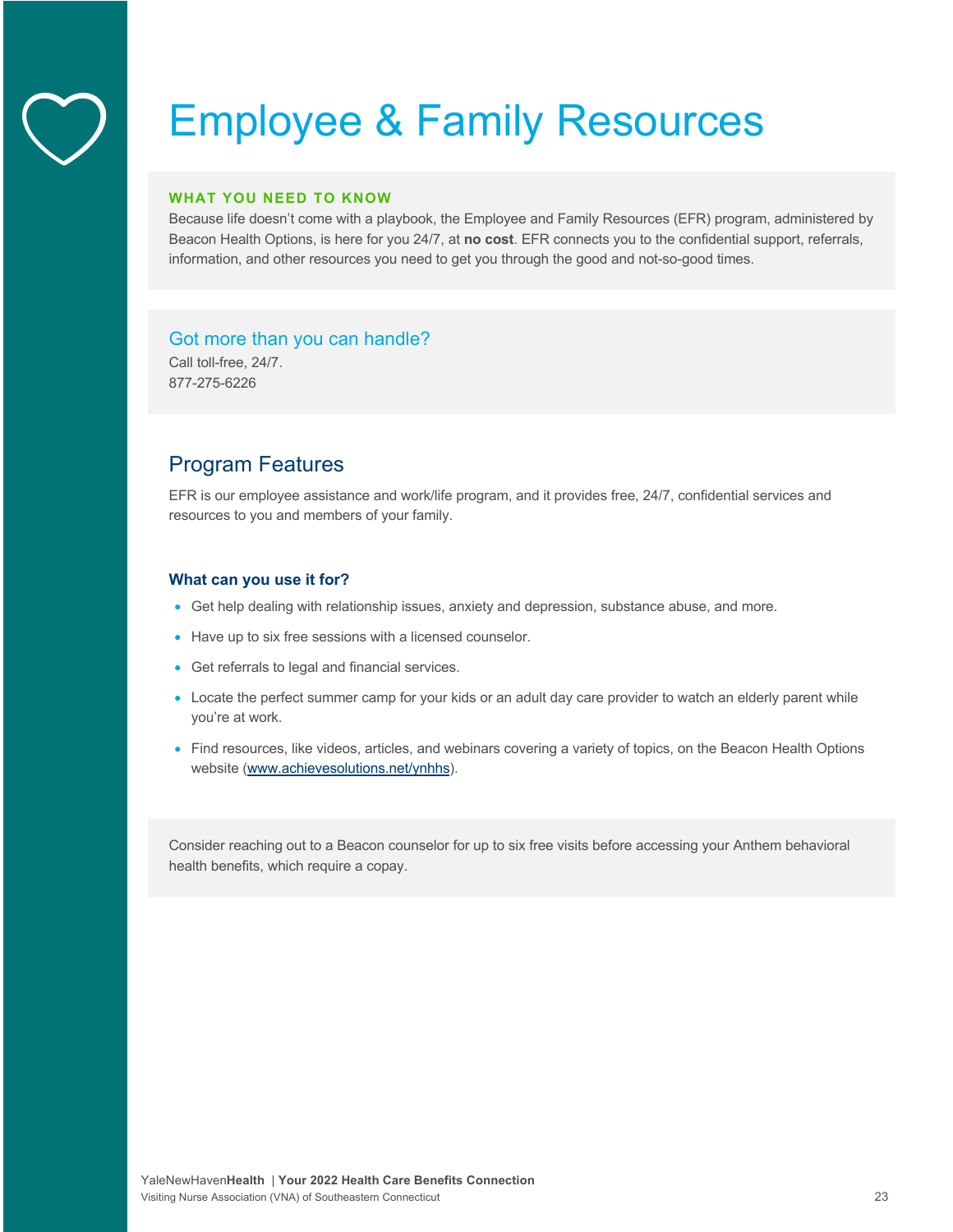## Education Support for Children

#### **WHAT YOU NEED TO KNOW**

When your child needs extra learning support or help taking that next educational leap, connect with the experts at Bright Horizons for free guidance and resources that address their unique needs.

### Special Needs Help

If your child is having trouble focusing, lagging behind developmentally, or struggling with social skills, you'll find personalized help from a compassionate Bright Horizons Special Needs™ advisor. You can also watch webinars to learn what you need to successfully guide and advocate for your child's education.

#### College Advising

For students preparing to apply to college, there's College Coach. Offering expert guidance on the college admissions and financial aid process, college admissions consultants can help your child identify best-fit schools and review college admission essays.

To get started, visit Bright Horizons (clients.brighthorizons.com/ynhhs).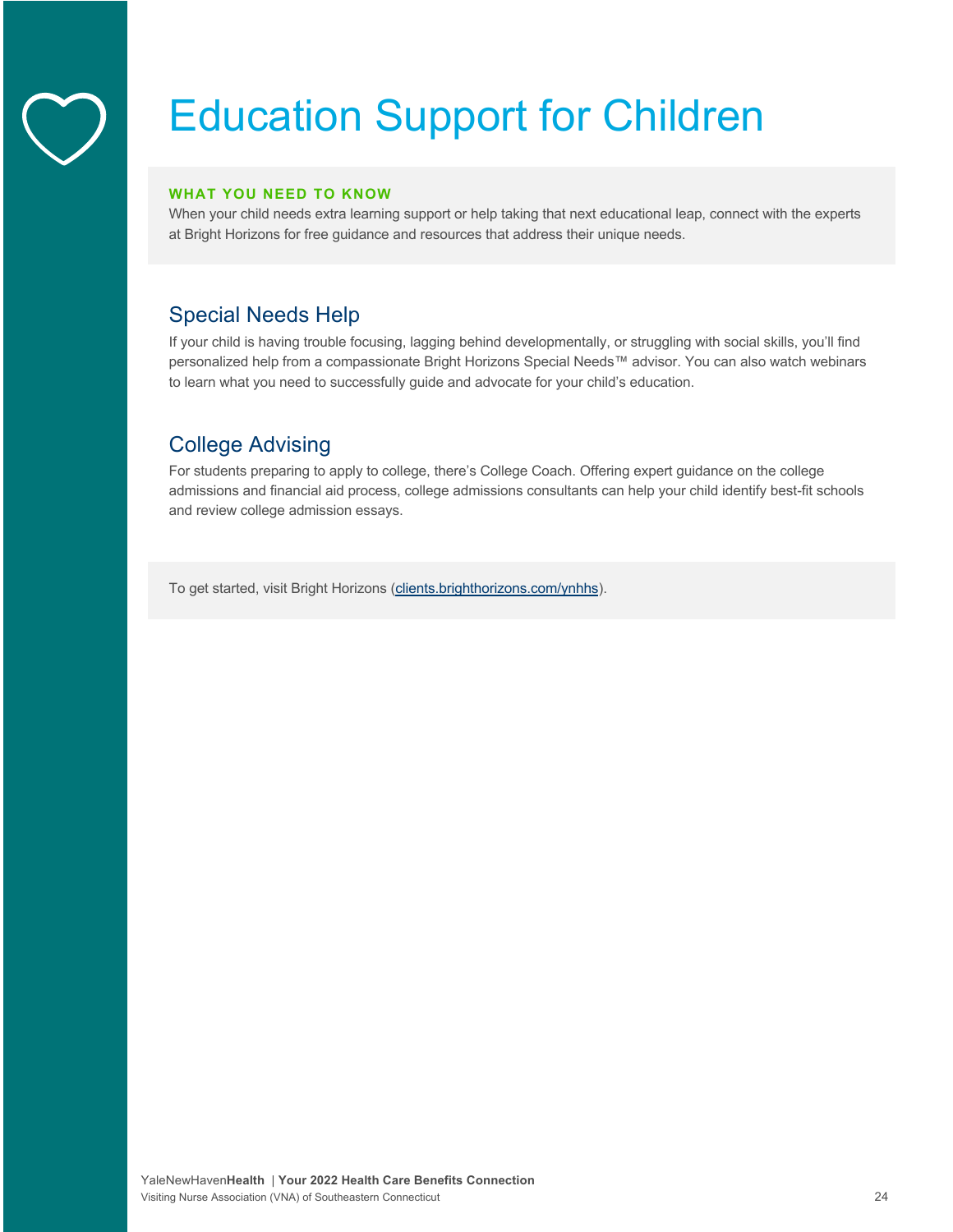### Dependent Care FSA

#### **WHAT YOU NEED TO KNOW**

Setting aside pretax dollars in a Dependent Care Flexible Spending Account (FSA) can help you save on child and adult day care expenses. The Dependent Care FSA covers eligible dependent care expenses, including child and adult day care while you work, and preschool, summer camp, and before- and after-school programs.

#### How It Works

When you elect your benefits as a new employee or during annual open enrollment, you choose your FSA contribution level for the calendar year (up to \$5,000 if you and your spouse file joint tax returns; \$2,500 if you file separately).

You'll need to elect your contribution level during open enrollment each year (as long as you have an FSA), because FSA elections don't roll over from year to year.

Your pretax paycheck contributions are deposited directly into your Dependent Care FSA, which is administered by HSA Bank.

#### Managing Your Dependent Care FSA

You set up and manage your FSA on the HSA Bank website (www.hsabank.com) or via the mobile app. You have the option to pay dependent care expenses directly from your FSA, with your HSA Bank debit card, or submit receipts and be reimbursed for expenses you pay out of pocket.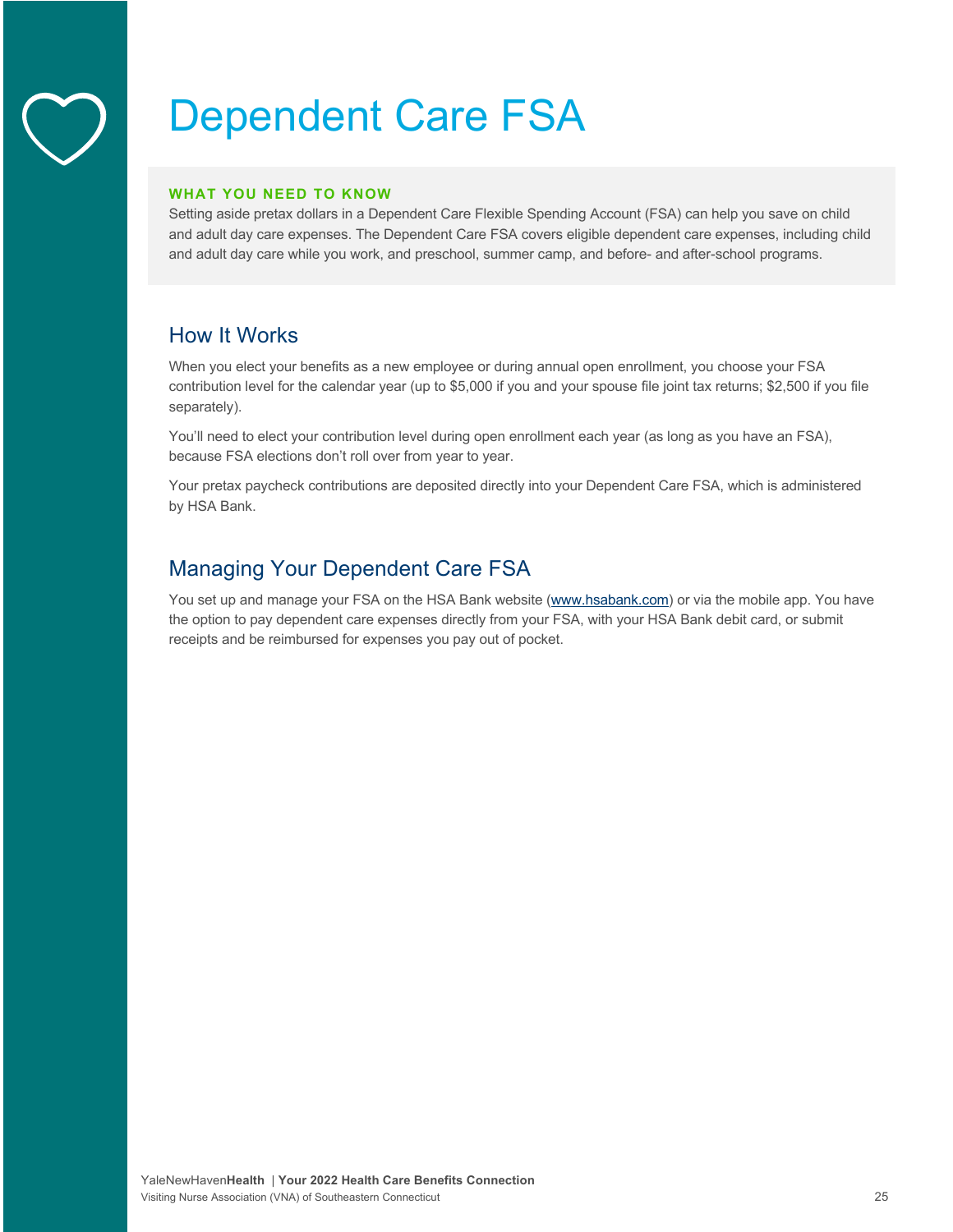

### **Contacts**

#### **Enrolling & Benefits Information**

**HRConnect** Monday–Friday, 7:30 a.m. to 5 p.m. ET 844-543-2147 203-200-3838 (fax) ynhhs.org/hrconnect

#### **Medical Benefits**

**Anthem Blue Cross and Blue Shield** 844-963-0447 www.anthem.com/

**COBRA** bswift 866-365-2413 ynhhsbenefits.com

**Telehealth** OnDemand 833-483-5363 ynhhs.org/ondemand

**LiveHealth Online** 888-548-3432 livehealthonline.com/

#### **Prescription Drug Benefit**

**CVS Caremark** 800-776-1355 www.caremark.com

#### **Dental Benefit**

**Cigna** 800-244-6224 my.cigna.com

#### **Vision Benefit**

**Vision Service Plan (VSP)** 800-877-7195 www.vsp.com

#### **Employee & Family Support Benefits**

**Employee assistance and work/life program** Beacon Health Options 877-275-6226 achievesolutions.net/ynhhs

**Education support for children** Bright Horizons For children who need extra help: clients.brighthorizons.com/ynhhs For individual advising: ynhhsbrighthorizons.torchlight.care

**College Coach**  888-527-3550 ynhh@getintocollege.com passport.getintocollege.com Employer Username: YNHHS Password: Benefits4You

#### **Voluntary Benefits**

**YNHHS Voluntary Benefits** 866-874-2837 http://ynhhsvoluntarybenefits.com/

#### **Financial Benefits**

**Dependent Care FSA Health Care FSA** HSA Bank 844-650-8936 866-357-6232 (Spanish) www.hsabank.com Chat 8:30 a.m. – 5 p.m. CT askus@hsabank.com

**Disability and family/ medical leave** Equitable (Disability) 866-274-9887 equitable.com

#### **Family/medical leave**

The Hartford (FMLA) 888-301-5615 www.thehartford.com/employeebenefits/employees

**Retirement 403(b)** Mutual of America 860-659-3610 www.mutualofamerica.com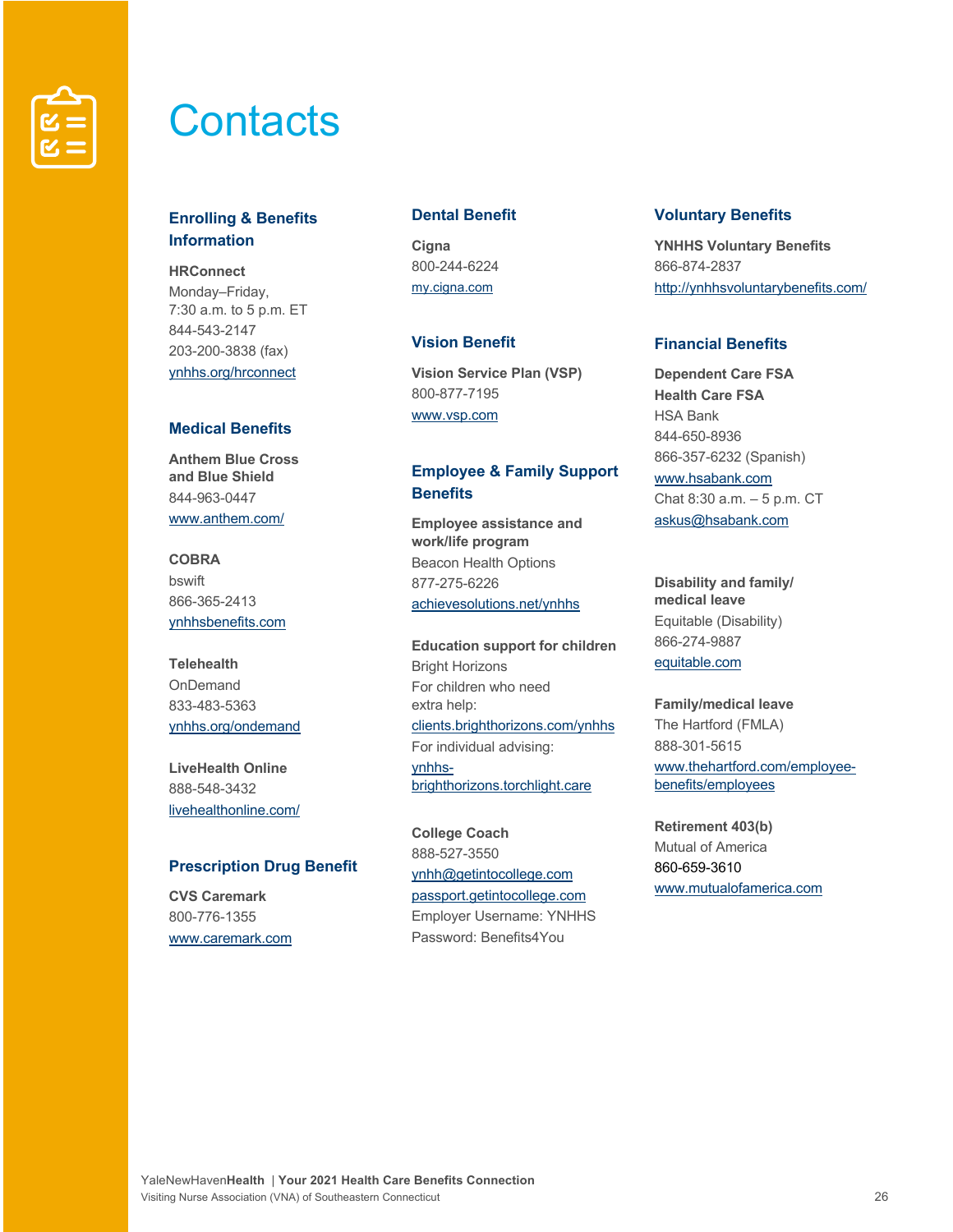

### Terms to Know

#### **Claims Administrator**

The insurance company or third party that reviews, approves, and pays benefits claims.

#### **Coinsurance**

Once you've met your annual deductible, coinsurance is the percentage of costs you'll pay out of pocket for services covered by your plan (until you meet your out-of-pocket maximum for the year).

#### **Copay**

The fixed amount you pay for an in-network service.

#### **Deductible**

The amount you must pay for covered health services each year before the plan begins to pay its share of costs. The deductible may not apply to some services, including preventive care, in-network doctor visits, and services billed by a YNHHS facility.

Each family member covered under the plan must meet the deductible each calendar year. The deductible does not include copays, amounts exceeding the maximum allowable amount (MAA), prescription drug expenses, or expenses not covered by the plan.

*Example: The individual deductible for the High-Deductible Health Plan is \$2,000. When two covered members of your family have each met their \$2,000 deductible, the \$4,000 family deductible for the year will have been met.*  After you meet the deductibles, the plan will pay its share of costs for all covered family members during that *calendar year.* 

#### **Dependent Children Over Age 26**

You can continue coverage for your fully handicapped dependent child past the child's 26th birthday only if you submit proof within 31 days of the child's 26th birthday that the child is disabled. Coverage will end in the following situations: when your child is no longer handicapped, if you do not provide proof of continued disability, if you fail to have any required exam for that child, or when dependent coverage terminates for any other reason.

#### **Diagnostic Care**

Specific care and/or procedures that help a doctor investigate symptoms or test results and make a diagnosis.

*Example: You typically receive preventive care during an annual checkup. If a preventive screening yields an abnormal result, you may receive diagnostic care to determine why.* 

#### **Health Reimbursement Account (HRA)**

An account offered in conjunction with the HDHP for employees enrolled in Medicare or TRICARE. Your employer contributes to your HRA. As you receive services throughout the year, you pay out of pocket for expenses like coinsurance, copays, and other services, and then get reimbursed from your HRA up to the amount of your existing balance. Unlike an HSA, the HRA is not portable; you can't take it with you if you leave your employer or change medical plans.

#### **Health Savings Account (HSA)**

A special account that's typically paired with a high-deductible health plan (HDHP). You and/or your employer contribute to the account, and you can use these funds to cover qualified healthcare expenses, including your annual deductible, copays, and coinsurance. Annual contributions for individuals and families are set by the IRS. The money in your HSA is yours to use into retirement, even if you change plans or employers.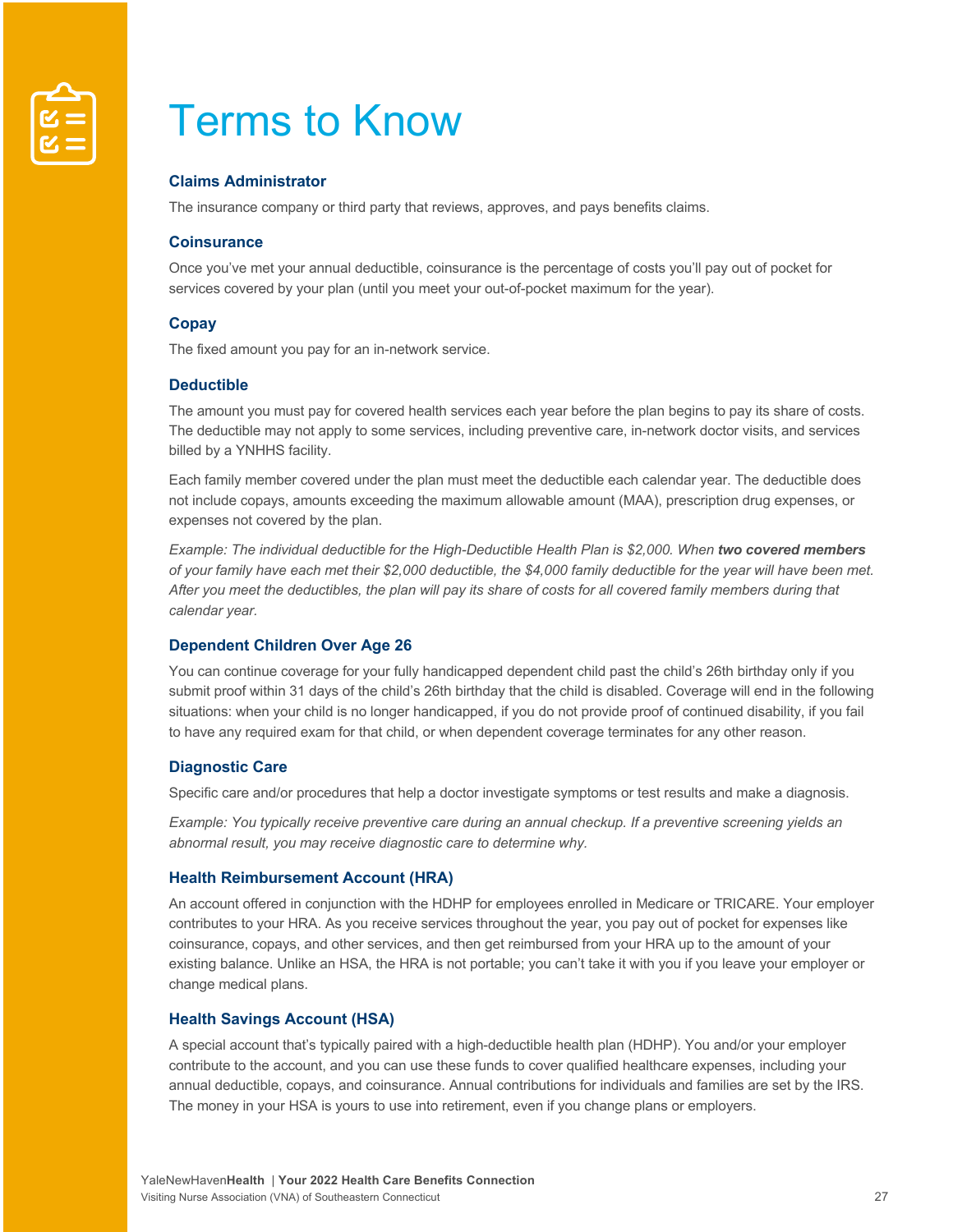

#### **High-Deductible Health Plan (HDHP)**

A health plan with a higher annual deductible than most PPO plans, but it doesn't begin to share the costs for covered services until you meet the \$4,000 annual deductible. To help you cover these costs, you can use funds in the Health Savings Account (HSA) or Health Reimbursement Account (HRA) that's paired with your HDHP.

#### **In-Network Provider**

The facilities, providers, and suppliers that Anthem Blue Cross and Blue Shield has contracted with to provide health care services.

#### **Maximum Allowable Amount (MAA)**

The maximum amount that Anthem will pay for a covered service or the billed charge—whichever is lower. Applies to out-of-network services only.

#### **Out-of-Network Provider**

Any provider or facility that has not contracted with Anthem Blue Cross and Blue Shield and is not part of Anthem's Century Preferred Network. Anthem will pay up to the MAA for these services, and all claims will be subject to applicable deductibles and coinsurance.

#### **Out-of-Pocket Costs**

Any cost or fee that you pay for medical services, prescription drugs, or medical supplies. These include your annual deductible, and copays and coinsurance.

#### **Out-of-Pocket Maximum**

The most you will pay in a calendar year for medical or prescription drug expenses. Once the out-of-pocket maximum has been met, the play pays 100% of covered expenses for the covered person or family for the remainder of the calendar year, including copays and expenses that are applied toward the annual deductible.

The out-of-pocket maximum does not include benefit reductions due to failure to precertify, covered expenses paid at 100%, expenses exceeding the MAA, expenses not covered by the plan, or employee premium contributions.

#### **Preferred Provider Organization (PPO)**

Doctors, hospitals, and other providers who have agreed to negotiated fees with Anthem. Typically, you'll pay less than you would for services from a non-PPO provider.

#### **Preventive Care**

Screenings, annual checkups, and patient counseling to prevent illness, disease, or other health problems. Under the Affordable Care Act (ACA), all health plans must cover certain preventive health services at no cost to the patient. Some prescription drugs are also considered preventive under the ACA and are covered at 100%.

#### **Primary Care Physician**

A medical doctor who provides or coordinates health services for a patient. Primary care physicians are typically aligned with internal medicine, general or family medicine, and pediatrics practices.

#### **Prior Authorization**

A decision reached by your health plan—before services are performed or purchases are made—that a health care service, treatment plan, prescription drug, or durable medical equipment is medically necessary. Your plan may require prior authorization for certain services, except in an emergency. Prior authorization is not a promise that your plan will cover the cost. Prior authorization for prescription drugs ensures medications are safe and being prescribed for FDA-approved uses.